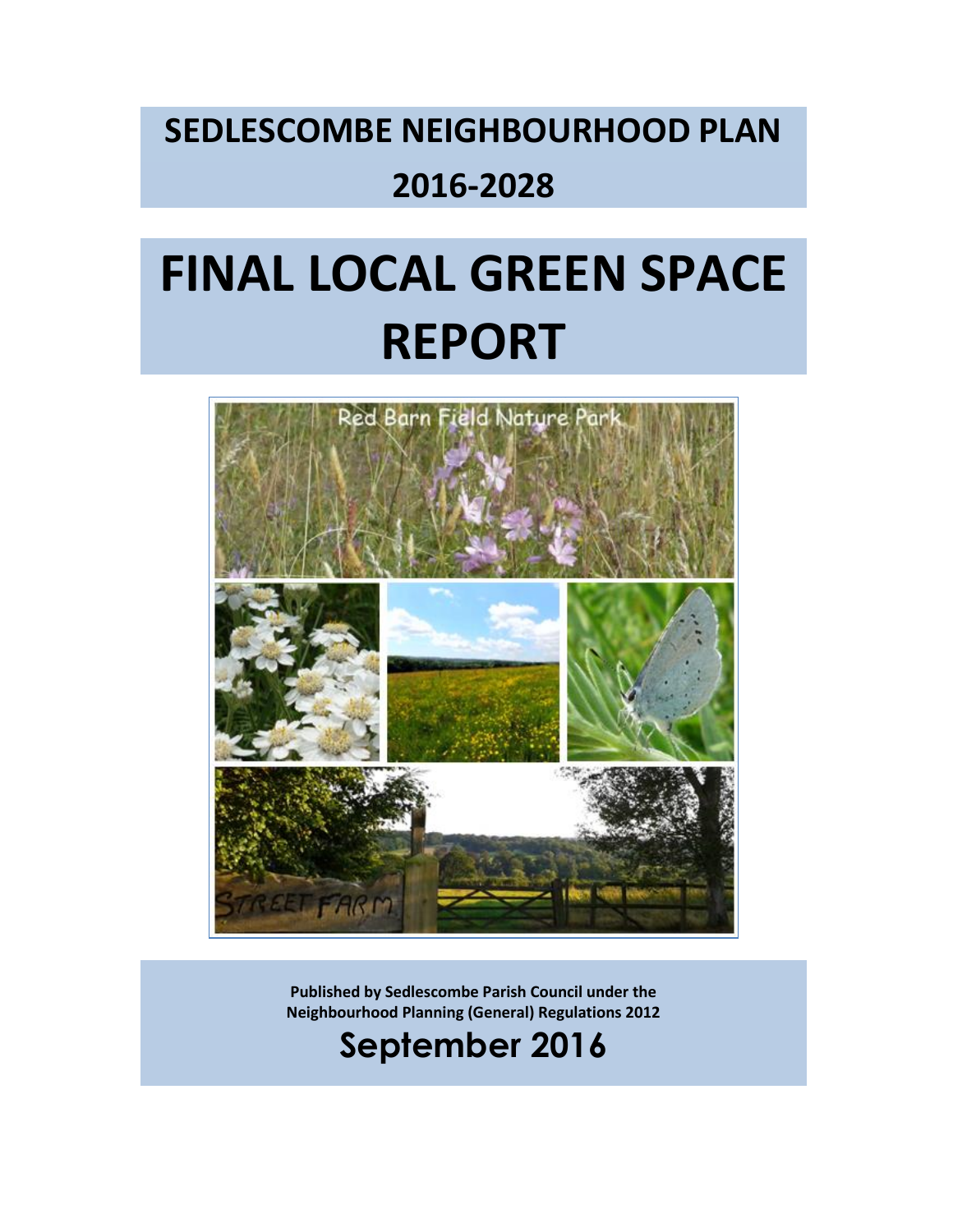# **Introduction**

The Submission version of the Sedlescombe Neighbourhood Plan includes Policy 11, which proposes the designation of two parcels of land on the edge of Sedlescombe village – at Street Farm and Red Barn Field ‐ as Local Green Spaces, in accordance with Paragraphs 76‐77 of the National Planning Policy Framework (NPPF).

The supporting text to the policy includes an outline of the justification for the proposals. The purpose of this separate report in the evidence base of the Neighbourhood Plan is to provide a more detailed justification for each site.

In addition to the specifically high level of support by the community for the designation of both of these sites it is the desire of the community through the Neighbourhood Plan to use these designations to compensate for the intrusions into the AONB proposed by three of the site allocation policies.

# **Street Farm**

# **Meeting the NPPF Tests**

Paragraph 76 makes it clear that the purpose of designating a local green space is to rule out development other than in very special circumstances. Sedlescombe's community has given a clear unequivocal well-articulated desire for this site not to be developed because it of its scenic beauty, tranquillity, richness of flora and wildlife and importance to the community particularly as a green gap in the most concentrated area of development within Sedlescombe.

In the Regulation 14 consultation on the Pre Submission Plan, **61%** (256 out of 361 who made any comment on any part of the plan) of all residents and stakeholders specifically supported Street Farm within policy 11. **81%** of these specifically citing scenic beauty, tranquillity, richness of plant life and wildlife and its importance as an undeveloped green gap as the reasons for wishing this area to be designated as a green space. Only 22 residents were against this designation. **88%** of the community generally supported the whole plan including the designation of this site as a green space. Details of the community's response to the site are detailed below and within the consultation statement.

Paragraph 77 requires the green space to be:

*In reasonably close proximity to the community it serves*.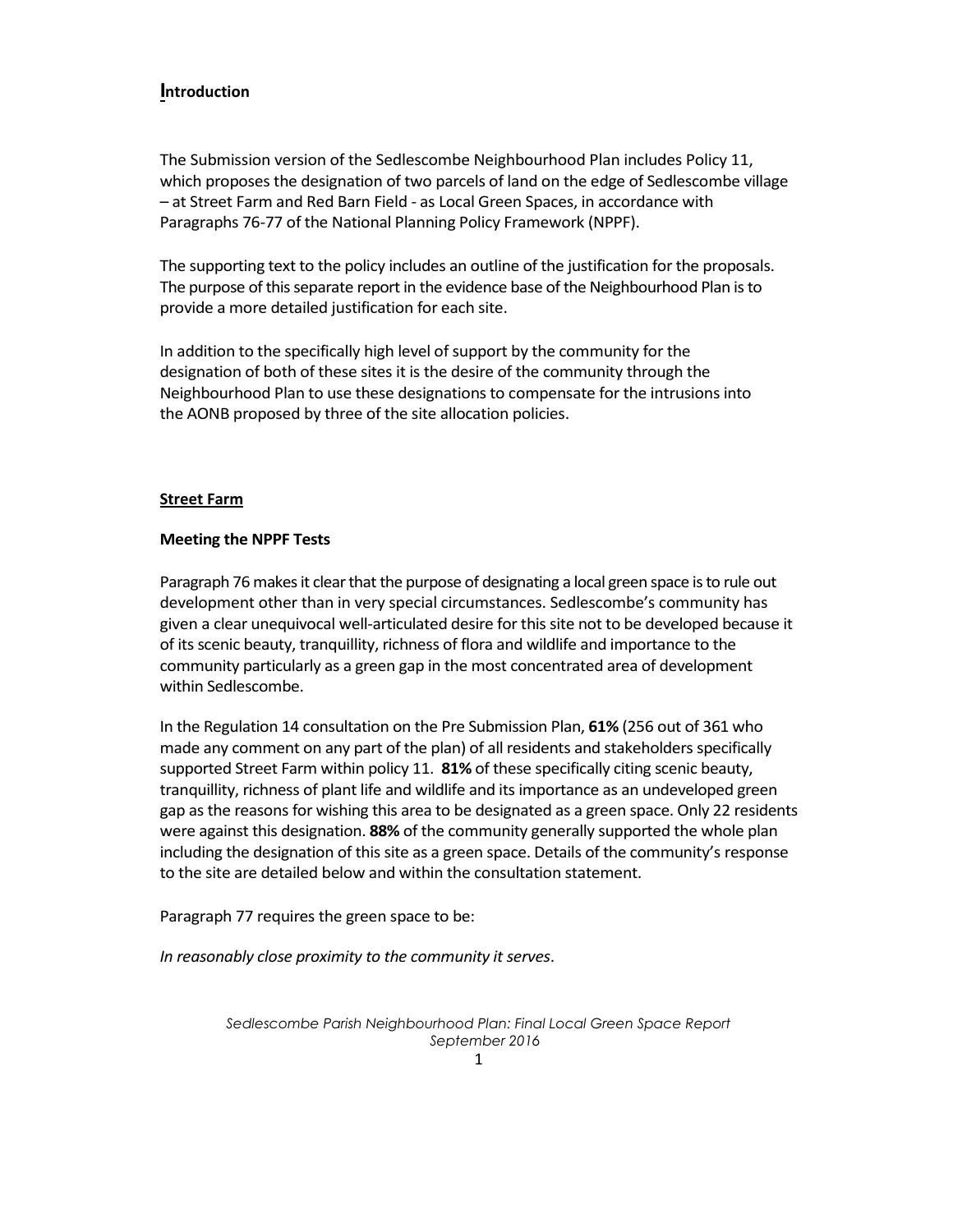Street Farm is directly adjacent to approximately 40% of the dwelling in Sedlescombe. This was accepted by the inspector of the withdrawn plan (see Appendix C).

*Be demonstrably special to a local community and hold particular significance, for example, because of its beauty, historical significance, recreational value or tranquillity or richness of its wildlife*.

- Residents have clearly articulated in previous consultation responses and in their letters of objection that Street Farm is special to the community for its beauty, tranquillity and richness of wildlife. This was acknowledged and accepted by the inspector of the first Neighbourhood Plan submitted for examination (see Appendix C). The ecological importance of the site is also detailed in the report by Dr Patrick Roper in Appendix B of this report.
- As stated above in the Regulation 14 consultation on the Pre Submission Plan, **61%** (256 out of 361 who made any comment on any part of the plan) of all residents and stakeholders specifically supported Street Farm within policy 11. **81%** of these specifically citing scenic beauty, tranquillity, richness of plant life and wildlife and its importance as an undeveloped green gap as the reasons for wishing this area to be designated as a green space. Only 22 residents were against this designation. **88%** of the community generally supported the whole plan including the designation of this site as a green space. Details of the community's response to the site are within the consultation statement.
- In the District Council's regulation 14 submission, concern was expressed that the field did not have recreational value (in addition to historic significance) because there was no general public access. However Paragraph 77 of the NPPF does not require a designated green space to have public access or be in public ownership only that it '*Be demonstrably special to a local community and hold particular significance'. '*Recreational value' is only cited in the condition as an example of what might make a designated green space *'demonstrably special to a local community and hold particular significance'*, as are *'*beauty, historical significance, and tranquillity or richness of its wildlife' It is not a condition in itself.

*Where the green area concerned is local in character and is not an extensive tract of land.*

The land is clearly of local character as supported by The East Sussex County Council Landscape Assessment of the Brede Valley (2010) and was accepted by the inspector of the withdrawn plan (see Appendix A). There is no specific guidance in the NPPF on what constitutes *an extensive tract of land*. The inspector of the previously submitted Neighbourhood Plan concluded that the Parish Council had not provided evidence to demonstrate that Street Farm (4.43 hectares) was not an 'extensive tract of land'. In response, the Parish Council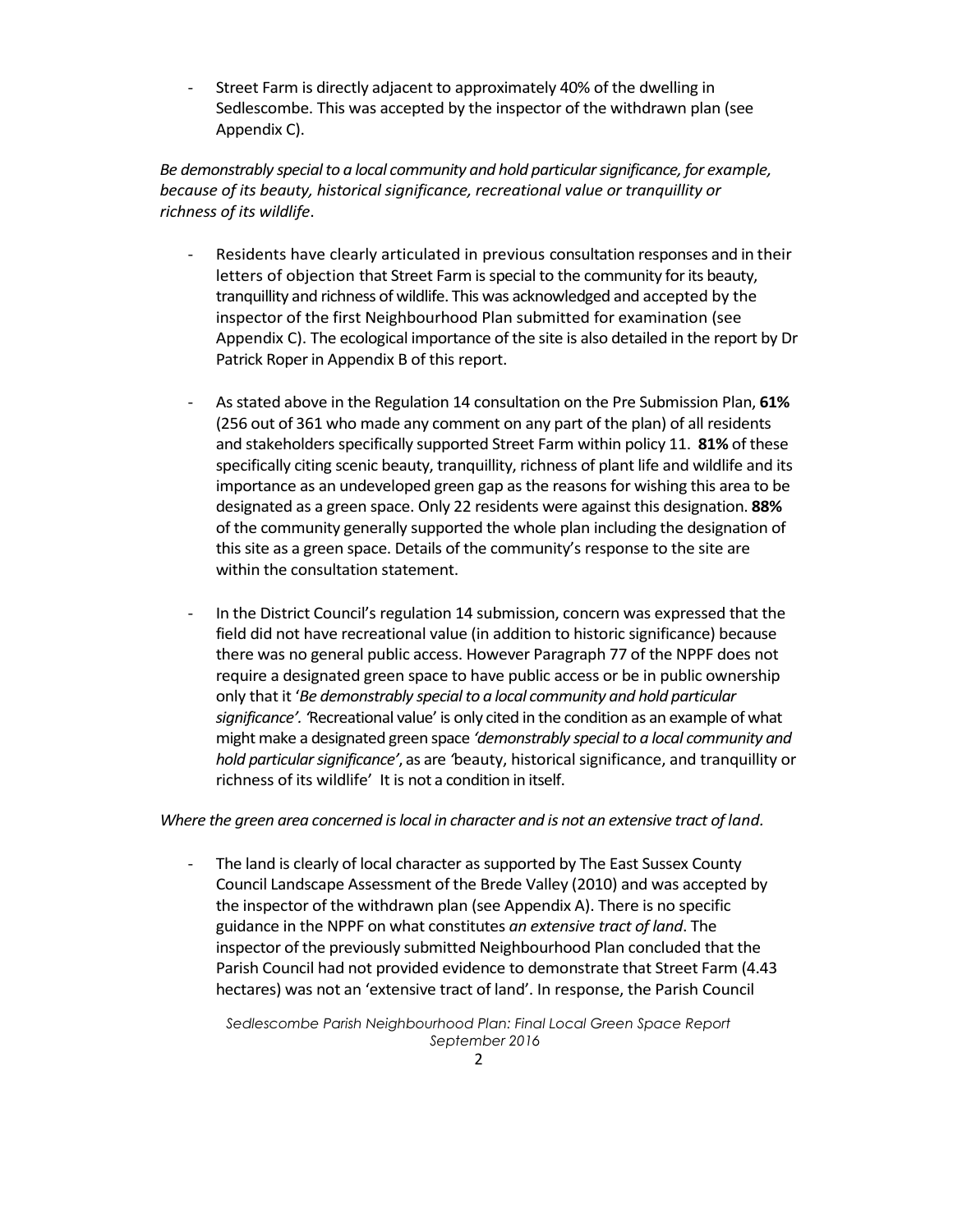has undertaken a survey of made Neighbourhood Plans as at April 2015. This showed that eight Local Green Space designations between 4.51 and 16.39 hectares has been successfully examined, i.e. they are larger than Street Farm. A full detail of this report is attached at Appendix A.

- Given that the NPPF gives no guidance on what comprises an *extensive tract of land* it is reasonable to take as a guide the evidence of successful designations in made plans. In the view of the Parish Council, the majority of the successful designations shared the key characteristics of Street Farm both being local in character and not an extensive tract of land given Street Farm is smaller than each of the designations in the plans evidenced.

#### **Planning History**

Early on in the Neighbourhood Plan development process it became clear the land at Street Farm forming the slopes of the Brede Valley was of special importance to the residents of Sedlescombe for its beauty, tranquillity and the green gap it creates in the otherwise densely developed area of the village. This is particular true for the residents of East View Terrace which is a very dense development of approximately 130 socially rented houses with very little amenity space.

It became clear that residents across the Parish wanted to rule out development of this entire site. A part of this site was put forward for development at the exhibition of sites in September 2013 and Street Farm performed second to last out of 10 sites exhibited for the community's preference for development (last was the village allotments). 44% of the community said they definitely did not wish for the site to be developed with the residents referring in this and every consultation to the site being special to the community for its beauty, tranquillity and richness of wildlife and plant life (see Appendix A).

A planning application (RR/2014/147/P) for 18 houses on this site was refused by RDC in early 2014. When the application and subsequent appeal in respect of RR/2014/147/P were being considered the third party comments made at both stages were analysed. Excluding those who wrote twice, the total making representations was 273, with over 50% objecting due to the impact on the AONB/the view, desire to keep the green space and ecological reasons. This clearly demonstrates the community support that exists for the designation.

Analysis of these objections and those for the later appeal (APP/U1430/A/14/2219706) show that setting aside significant traffic issues, **68%** felt the impact on the AONB\* would be permanently damaging and 46% identified this section and the whole meadow as demonstrably special given a combination of its special landscape characteristics, scenic beauty, and wide views to and from the site allowing the beauty and tranquillity of the countryside into the village. 13% (many of whom live in the concentrated social housing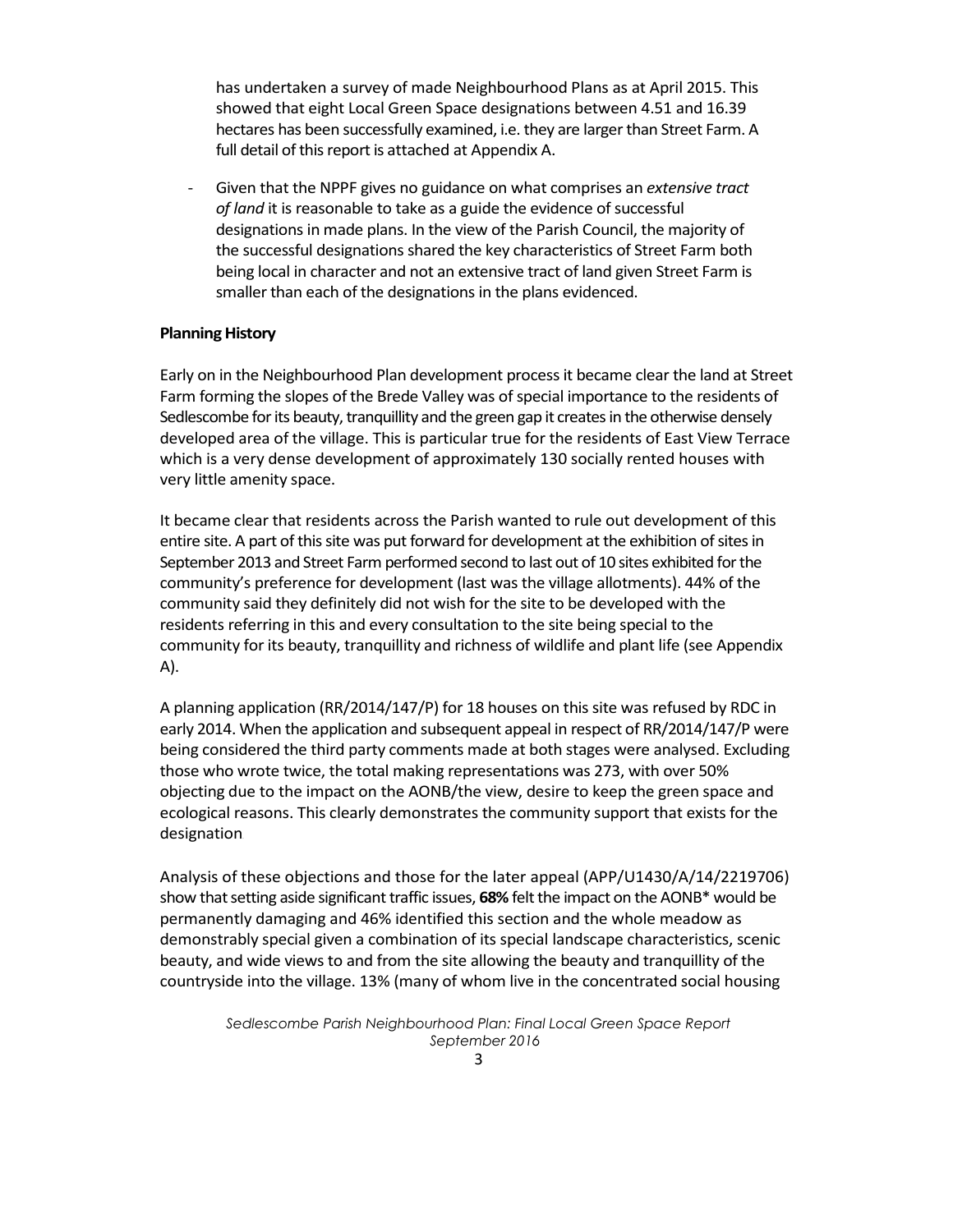of East View Terrace with little or no garden access) also commented on their regular use of the claimed footpath giving them access to a beautiful meadow.

In addition, the traffic assessment provided by the landowner only demonstrates that there will be 14 pedestrian movements (7 persons in and out) per day for a development with a potential of 67 persons. Conclusion is that development here would not contribute significantly or even marginally to sustainability based on RDC's criteria when assessed against dis‐benefits and Paras. 14 (footnote 9) and Paras. 115 and 116 of the NPPF.

# **Ecological Report on the Site**

In June 2014 Dr Patrick Roper prepared a report on the ecological and environmental factors relating to proposed housing development on Street Farm. This document sets out the clear ecological and environmental value of this hay meadow focusing on (Report attached at Appendix B):

- 1. The diversity of plant life which is significantly greater (372%) than RDC has been led to believe by the landowner
- 2. The impact of the loss of this type of hay meadow
- 3. The threat to both bat and barn owl local habitat and
- 4. The site's adjacency to a SNCI.

The report concludes that development on this site would diminish the size, attractiveness and importance to wildlife of the whole meadow. Development elsewhere will be less damaging to the environment and therefore more consistent with the NPPF's paragraphs 115 and 116.

#### **Visibility of the Site**

The proposed site is in clear view from footpath 2b and there are views to the wider countryside. The very prominence of development would make it incompatible with conserving the character of the AONB. Same reason used for rejection by RDC of sites in SHLAA, SE2 being directly comparable but with lower views. The site is in clear view from Footpath 36a at Magazine Farm and development would significantly change the landscape.

#### **Community Use, Survey Results and Independent Landscape Assessment Comments**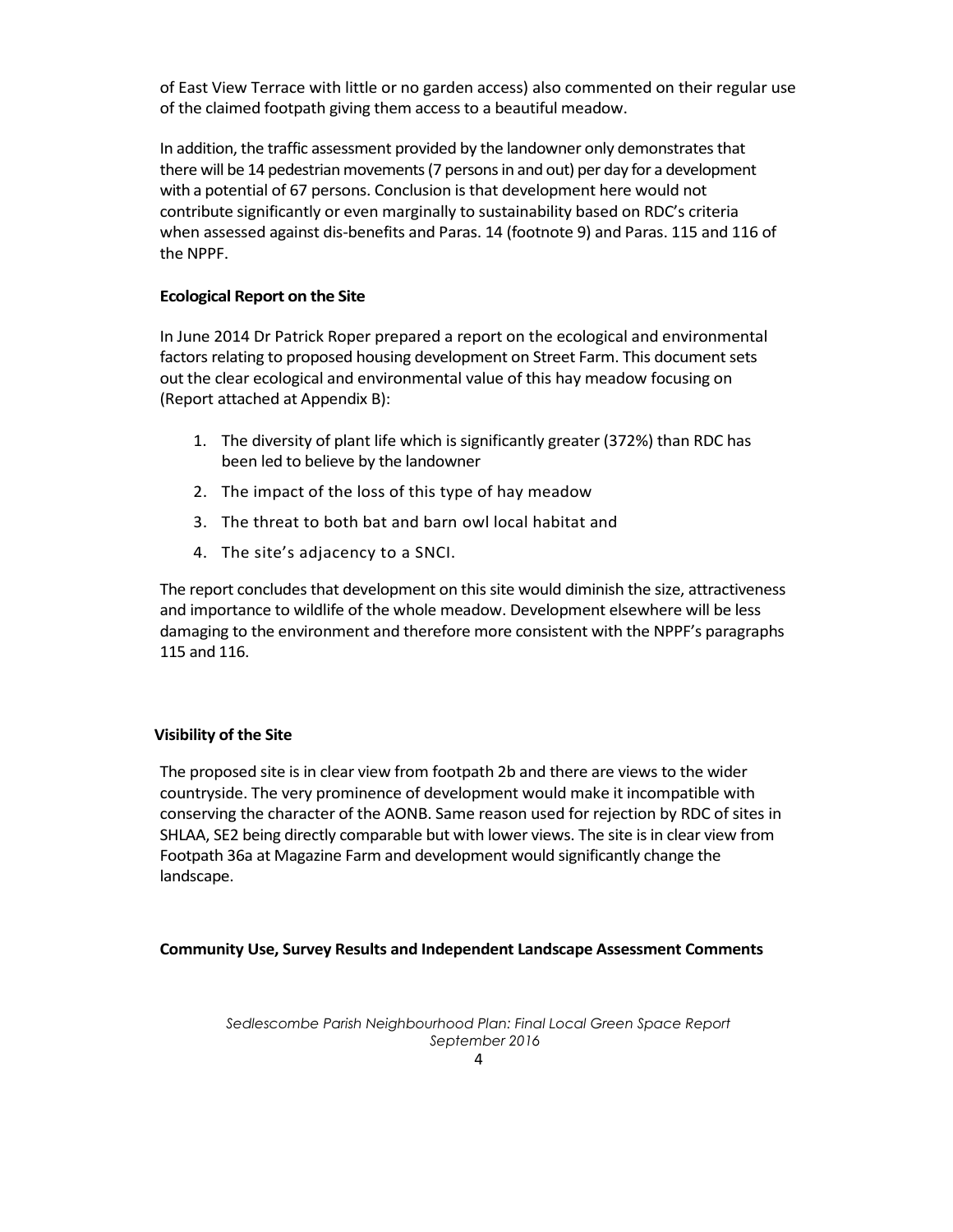- 1. There are two claimed footpaths across the site. Within the evidence provided by the site owner, he states that he considers the hedge on Brede Lane boundary to be historic. Whilst the recommendation by ESCC at writing of this report is not to grant these applications they are subject to potential appeal.
- 2. State of the Parish Survey determined: 96% of residents considered it very or quite important to protect the countryside for residents and visitors. 94% of residents considered it very or quite important to preserve hedgerows and green areas. 93% considered it very or quite important to have developments with a low visibility in the countryside and not to spoil views. Development of this site is contrary to all of these residents' views.
- 3. During the two day exhibition of potential development sites Street Farm was assessed by the community as a possible site for development which could contribute up to 21 houses. Only 10% of the community supported the site for development and 44% said they definitely did not want the site developed. This site performed  $2<sup>nd</sup>$  to last only surpassed by a proposal to develop the village allotments.
- 4. 92% of residents at regulation 14 consultation for the first submission of the Sedlescombe Neighbourhood Plan supported this site being made a green space.
- 5. The East Sussex County Council Landscape Assessment of the Brede Valley (2010) concluded in their Landscape Action priorities: *rigorous control of new housing development on the slopes of the ridges of the Brede Valley is a priority in reducing problems, pressures and detracting features.*
- 6. The Rother District Council Local Development Framework Core Strategy: Market Towns and Villages landscape Assessment 2009 rated this site of High Value and that the open land to the north (Street Farm) of the Brede Valley is part of the valley landscape.
- 7. The High Weald Area of Outstanding Natural Beauty Management Plan 2014‐2019 published by the High Weald Joint Advisory Committee in March 2014 is also relevant. Page 25 contains a Vision for the AONB which includes accommodating an increasing number of households without compromising the characteristic historic settlement pattern as a result of strong planning policies and a sound understanding of the dynamics of sustainable communities. Page 40 refers the high Weald being characterized by small, irregularly shaped and productive fields often bounded by (and forming a mosaic with) hedgerows and small woodlands. The vision for such areas is expressed as *a landscape in which the distinctive and historic pattern of fields is managed to maximize its full landscape, historic and wildlife value, and in which the special qualities of grassland and heathland habitats are enhanced and maintained by skilled land managers.* Objective FH2 found on page 42 is to maintain the patterns of small irregularly shaped fields bounded by hedgerows and woodlands. Street Farm is typical of this description of the historic pattern of fields in this landscape.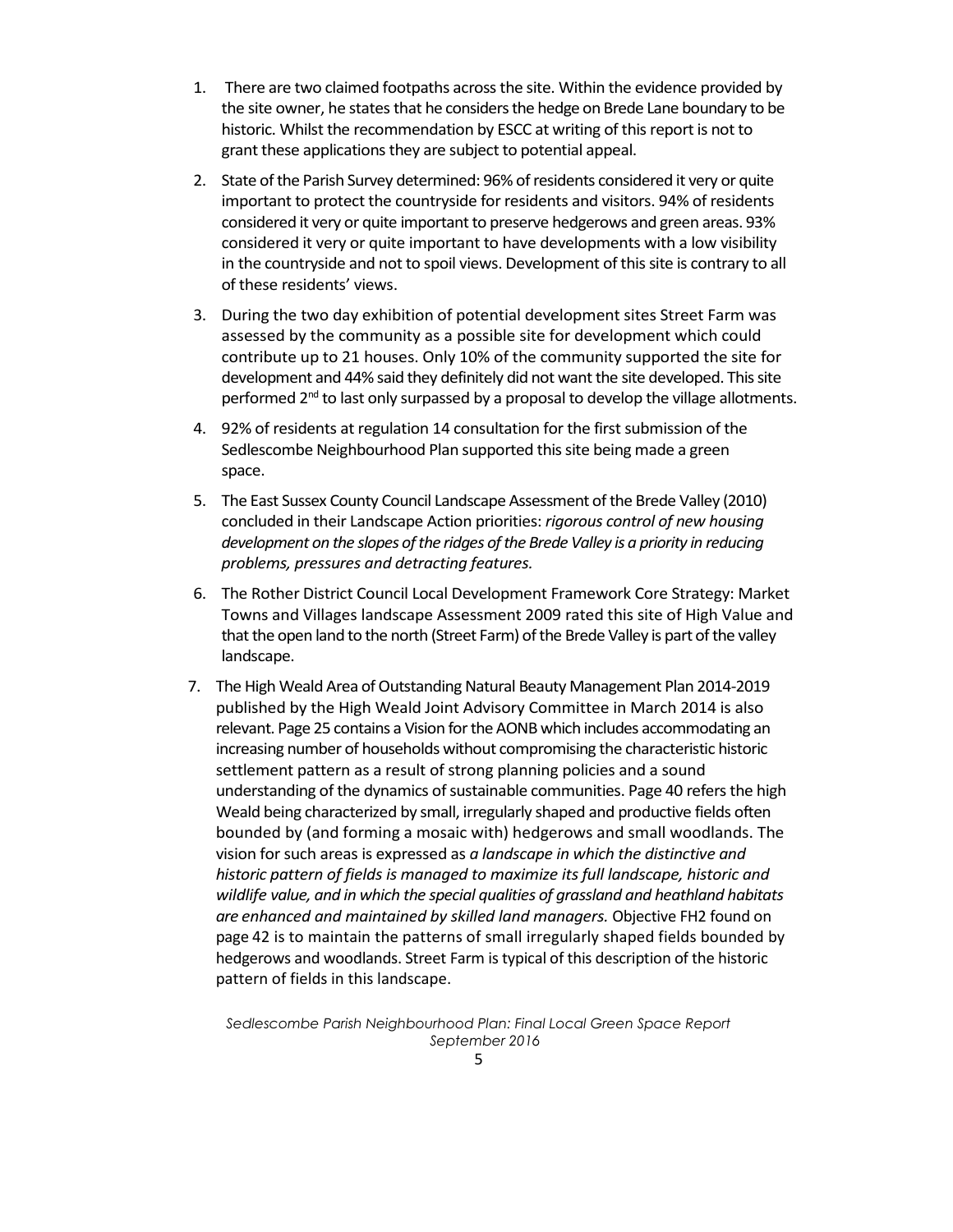#### **Conclusion**

The Parish Council remains of the view that there is a compelling case to respect the community's wishes to designate Street Farm as a Local Green Space. The Neighbourhood Plan has found more sustainable ways of growing the village that fulfil the District Council's housing requirement and are acceptable to a majority of the local community.

Furthermore, the Parish Council is mindful of the guidance in para 76 of the NPPF that the designation of Local Green Spaces is expected to endure beyond the current plan period. It cannot foresee a circumstance whereby, for as long as its ability to prepare a Neighbourhood Plan remains on the statute book, there will come a time when the community will prefer to see all or part of Street Farm developed, compared to future alternatives elsewhere around the edges of the village.

#### **Red Barn Field**

Red Barn Field is a small area of land which sits above the Village Hall and was in effect the land leftover after the Village Hall was constructed. A part of the top of the field was used to take subsoil removed when digging the foundations of the village hall during construction. The Parish Council owns the field and has promoted it as a quiet nature park over the last 10 years. During this period a small number volunteers have promoted wildflowers, and a fruiting hedge. In the regulation 14 consultation 114 **(27%)** of residents specifically supported this site to be designated as a green space and **74%** of these specifically cited comments relating to the richness of plant life and importance to the community as a reason for support. **88%** of residents generally supported the plan including this site's designation. Whilst this is less than half who supported Street Farm as a designated green space it ranked second to all comments supporting policies (see consultation statement) and met no objections.

#### **Meeting the NPPF Tests**

Paragraph 76 makes it clear that the purpose of designating a local green space is to rule out development other than in very special circumstances. On balance Sedlescombe's community articulated a desire for this site not to be developed.

Paragraph 77 requires the green space to be:

*In reasonably close proximity to the community it serves*.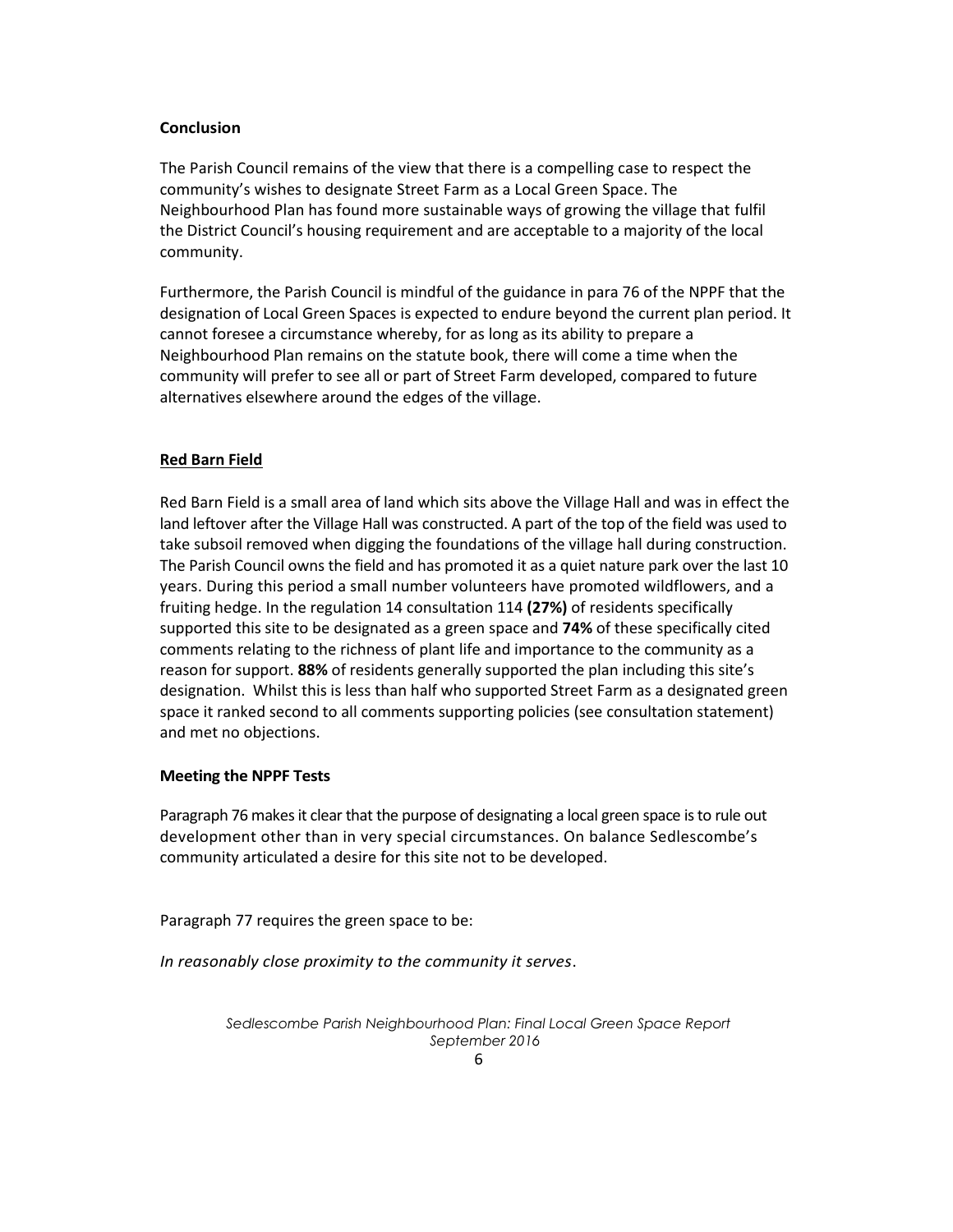Red Barn Field is within 400m walking distance of the centre of the village

*Be demonstrably special to a local community and hold particular significance, for example, because of its beauty, historical significance, recreational value or tranquillity of richness of its wildlife*.

Red Barn Field has a rich variety of wildflowers and provides a peaceful haven for residents.

*Where the green area concerned is local in character and is not an extensive tract of land.*

Red Barn Field is not an extensive tract of land.

# **Visibility of the Site**

The land is well contained and is surrounded by houses and the village hall on three sides and is enclosed by a strong boundary of trees where it meets the adjacent fields. It is visible from the village hall car park at the bottom of the field and is just visible from the footpath that runs behind the hedgerow at the top entrance of the field. The houses that front the B2244 which back onto the field have views from their rear windows. The old Schoolmaster's cottage also looks over onto the field.

# **Neighbourhood Plan Consultation**

During the two day exhibition of potential development sites Red Barn Field was assessed by the community as a possible site for development which could contribute up to 6 affordable houses for local residents. 29% of the community supported this site for development and 41% said they definitely did not want it developed. Whilst this site performed considerably better as a site for development than Street Farm there was clearly strong feeling to maintain it as a green space even though it is not used extensively by the community as it is not as well located to the centre of the village.

#### **Conclusion**

Whilst Red Barn Field clearly has a reasonable level of community support for development of affordable housing and is well contained and would meet the objectives of the Neighbourhood Plan and the District Council, this is offset by a considerable proportion of the community who wish to retain this site as a green space. On that basis the Parish Council resolved to designate this site as local green space in the neighbourhood plan.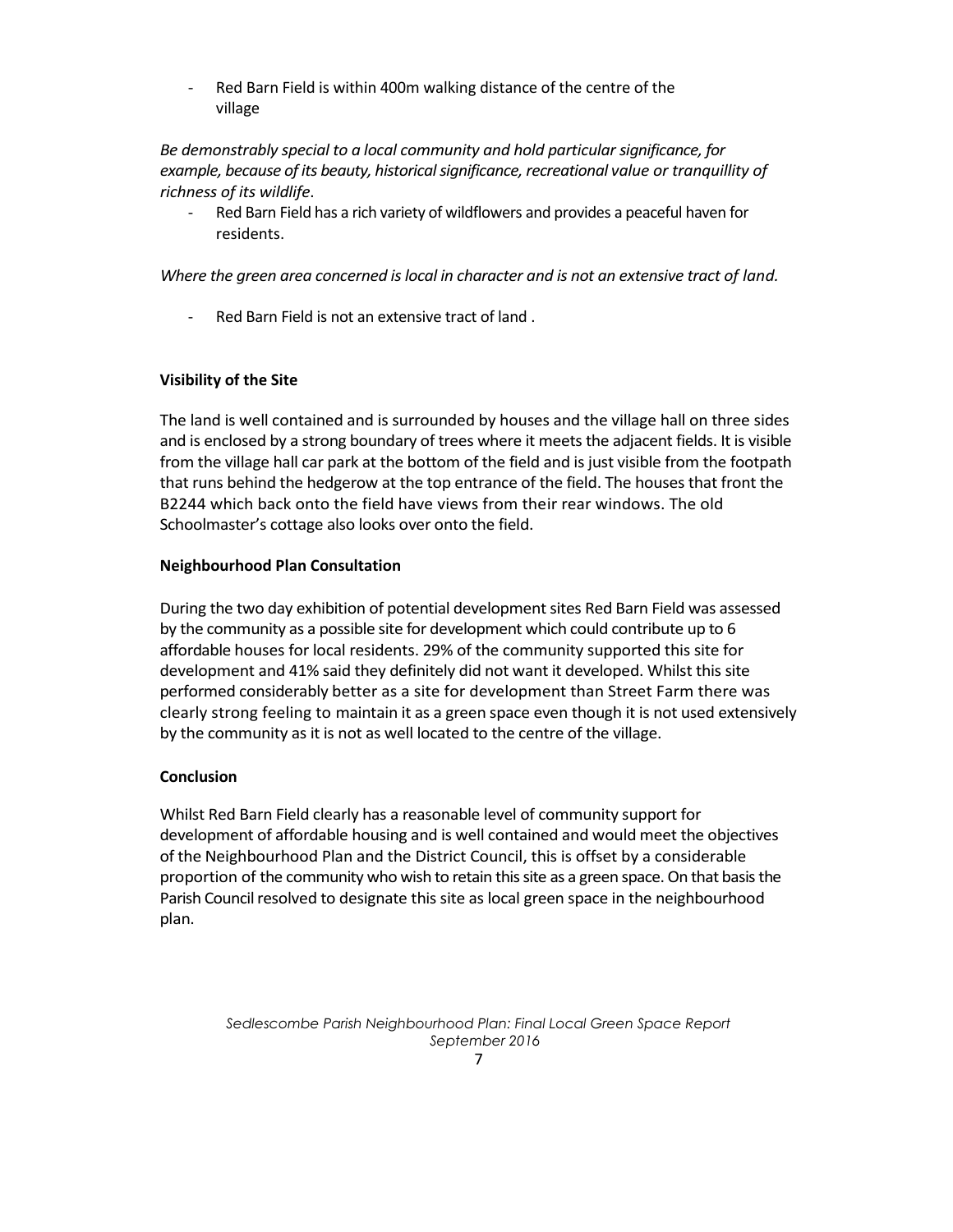#### **Appendix A**

#### **LOCAL GREEN SPACES STUDY**

#### Introduction

This report considers the comments made by the Inspector in the examination of the SNP with regard to Local Green Spaces, and compares these with recommendations made in respect of other Neighbourhood Plans that have been the subject of examination.

#### Sedlescombe Neighbourhood Plan

The Inspector considered that of the two sites proposed as a Local Green Space, Red Barn Field met the advice in the Framework, but Street Farm did not. He quoted the requirements for designation as being that the green space should be in reasonably close proximity to the community it serves; is demonstrably special to a local community and holds a special significance (for example, because of its beauty, historic significance, recreational value, tranquillity or richness of its wildlife); and is local in character and is not an extensive tract of land (paragraph 77 of the Framework). The Inspector concluded that Street Farm was in close proximity to the community and was local in character. The only reason the Inspector recommended that Street Farm not be designated as a Local Green Space was that he considered it to be an extensive tract of land. It extends to 4.43 hectares. The population of the Parish is approximately 1,500 people (2011 census). The importance of the land to the community as an open space has been documented previously as both part of the Neighbourhood Plan process and during the Section 78 appeal. The fact that there are two claimed footpaths across the site and the ecological importance of the site have also been referred to. In addition, and very important to the designation is the fact that the land is recognised locally for its beauty.

The concerns of RDC appear to be based on two main issues. The first is that the designation as a Local Green Space is seeking to provide a "back door" way to achieve what would amount to a new area of Green Belt which is contrary to the advice in the NPPG (ID 37‐016‐20140306).

However, that advice is given in the context of the preceding sentence which refers to "the blanket designation of open countryside adjacent to settlements". Clearly that is not the case here. The Street Farm meadow is well bounded by hedgerows in its entirety and is therefore not open countryside and the Neighbourhood Plan does not propose to make any other such designations on this side of the village. In fact, there is only one other proposal, and that is on the opposite side of the village. There is therefore no attempt to secure a "blanket designation". Indeed, the designation as a Local Green Space has followed the advice in paragraph 76 of the NPPF which states '*Local communities, through Neighbourhood Plans should be able to identify for special protection green areas of*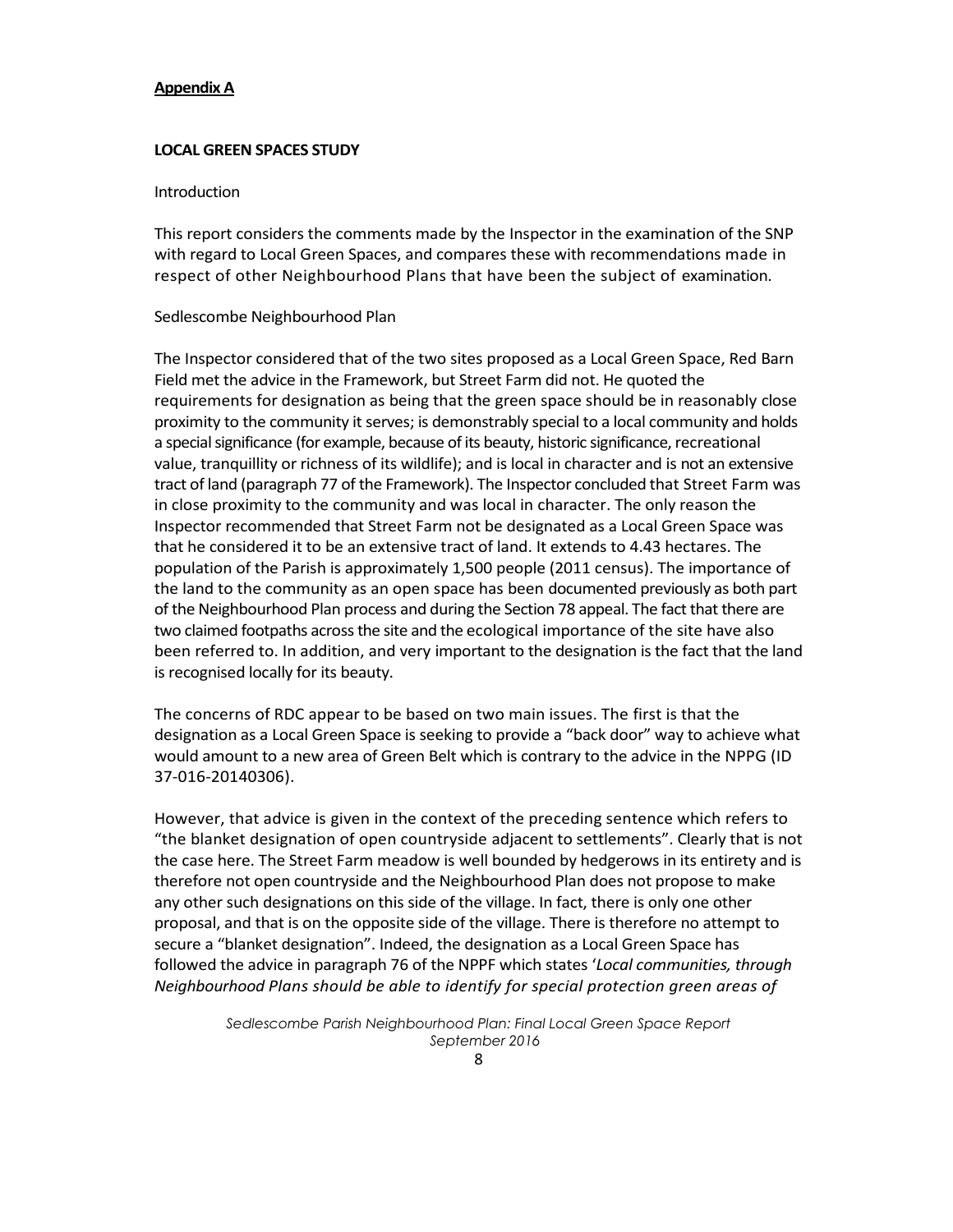*particular importance to them. By designating land as Local Green Spaces local communities will be able to rule out new development other than in very special circumstances.'*

The other issue that was raised by RDC was the lack of public access to the site. However, recreational value of an area is only one of the issues that are identified as relevant in paragraph 77 of the NPPF. Other factors are described in paragraph 77 which need to be taken into account. The value of the site to the community for its beauty, tranquillity and richness of wildlife has been documented previously both in relation to the comments made during the publicity of the Neighbourhood Plan and the Section 78 appeal. There is nothing in paragraph 77 which indicates that a site must meet all the bullet points to qualify for designation as a Local Green Space.

For these reasons it is maintained that the reason for the rejection of the site as a Local Green Space related to the issue of whether it was an extensive tract of land or not. This report remains focused on other Neighbourhood Plans where decisions have been taken on examination, with particular reference to whether Local Green Spaces are extensive tracts of land.

#### **Allendale Neighbourhood Plan**

This Parish in Northumberland has a population of approximately 2,000. The Neighbourhood Plan has allocated an area of 2.52 hectares as a Local Green Space. The Plan refers to the fact that the parish was concerned that school playing fields may be regarded as surplus and available for built development. The Council carried out a survey of those living in close proximity to the playing fields. Of those who responded 96% agreed that the land should be protected as a Local Green Space. They valued the playing fields for their tranquillity and wildlife benefits. The examining Inspector's report concluded that the land was not an extensive tract of land. He found that the green space was demonstrably special to the local community. He considered that the allocation met the tests in paragraphs 76 and 77 of the Framework.

#### **Chapel en le Frith Neighbourhood Plan**

This Derbyshire Neighbourhood Plan identified 21 areas of land as Local Green Spaces, one of which was High School Fields, an area of 4.17 hectares. The Neighbourhood Plan identified recreation and views from the site as the reasons for the designation. The criteria and reason for selection identified the site as in reasonably close proximity to the community and demonstrably special to residents with significant views. It also had recreational value and was identified as tranquil and of ecological value. It provided a significant green break within the settlement. Of particular relevance was the fact that it was not considered to be an extensive tract of land as it only occupied 0.1% of the Neighbourhood Plan area.

The Inspector who conducted the examination quoted from the NPPG that '*other land could be considered for designation even if there is no public access (e.g. green areas which are*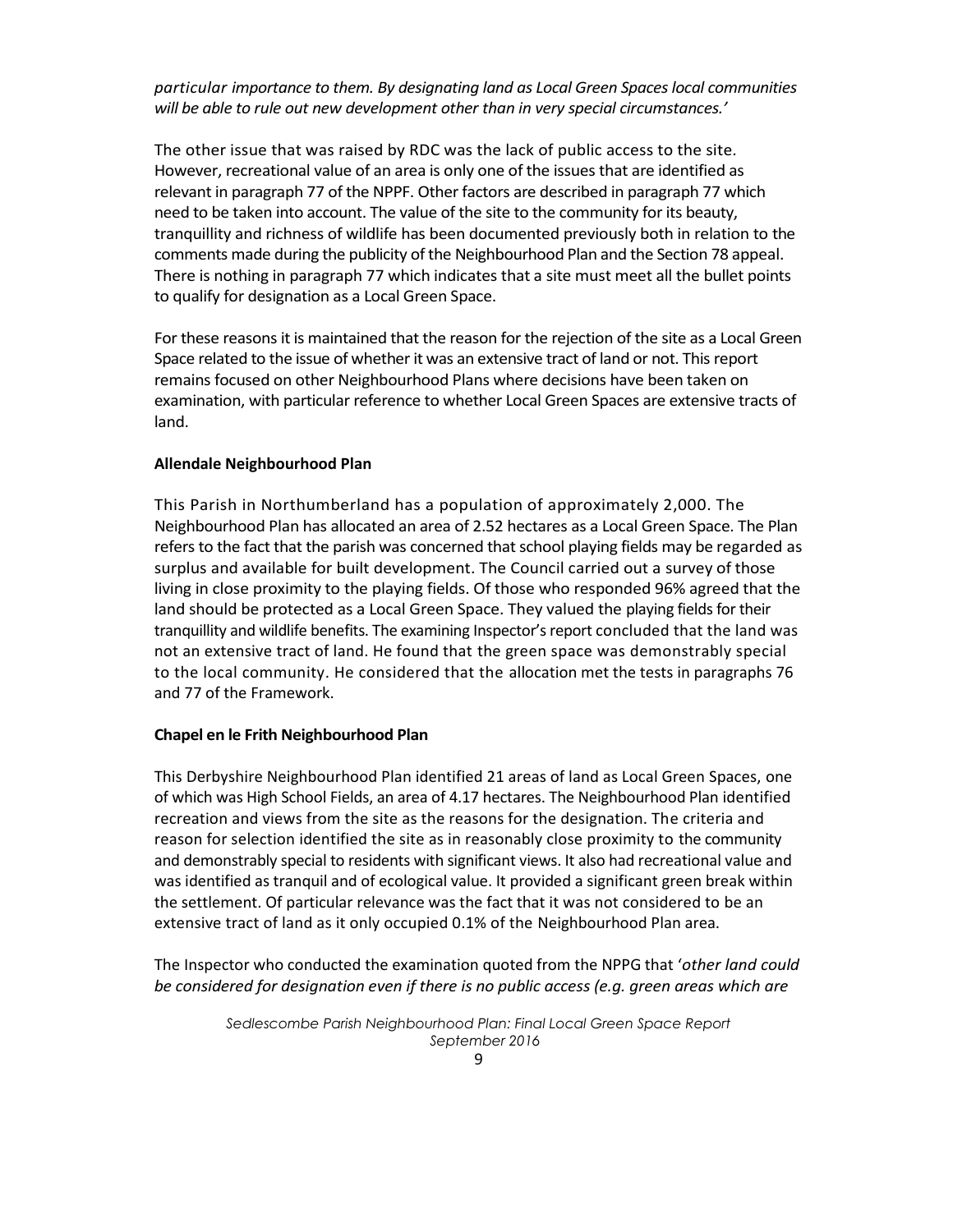*valued because of their wildlife, historic significance and/or beauty)'.* She considered High School Fields as being close to the community and demonstrably special and held a particular local significance with regard to their recreational value. They were local in character and were not an extensive tract of land. She concluded that she was satisfied that the fields met the criteria for designation.

#### **Loxwood Neighbourhood Plan**

Loxwood is in West Sussex and has a population of approximately 1,800 (2011 census). The Neighbourhood Plan identified the Loxwood Sports Association site as a Local Green Space. This extends to some 4.51 hectares. It comprises two fields separated by a mature hedgerow. It contains a cricket and stool ball pitches, the parish football pitch with stands, floodlighting and dugout. There is also a two storey building on the land containing a bar, squash court, snooker room, changing room and private physiotherapy practice. The examining Inspector considered that the site met the criteria contained in the Framework for inclusion as a Local Green Space. No mention was made in the report of whether or not the site comprised an extensive tract of land.

#### **Broughton Astley Neighbourhood Plan**

This Parish in Leicestershire has a population of approximately 8,900 (2011 census). The Neighbourhood Plan identified the Recreation Ground as a Local Green Space. The area being 4.62 hectares. The Plan stated that there was a strong desire to preserve existing publicly accessible open spaces and green spaces surrounding the village, to ensure that any new development maintained public rights of way and also to improve the footpath networks to provide access to the surrounding countryside. Those areas that had been demonstrated of significance to the local community were designated as Local Green Spaces. This followed a survey in 2012 where 75% of respondents wished to protect and improve habitats for wildlife within and around the village and 75% wished for opportunities to walk, cycle and run off road to be enhanced.

The examining Inspector quoted from the Framework stating that '*by designating land as Local Green Space local communities will be able to rule out new development other than in very special circumstances'.* He considered that the policy met the basic conditions and no mention was made of whether it was considered that the Recreation Ground was an extensive tract of land.

#### **Wing Neighbourhood Plan**

This Parish in Buckinghamshire with a population of 2,745 (2011 census), identified a number of Local Green Spaces. The consultation exercises showed that key areas of concern were their loss for recreational use, loss of wildlife and loss of the green boundary around the village. These issues would be addressed by policies to ensure green spaces were protected for both leisure pursuits and wildlife. The value of trees, hedgerows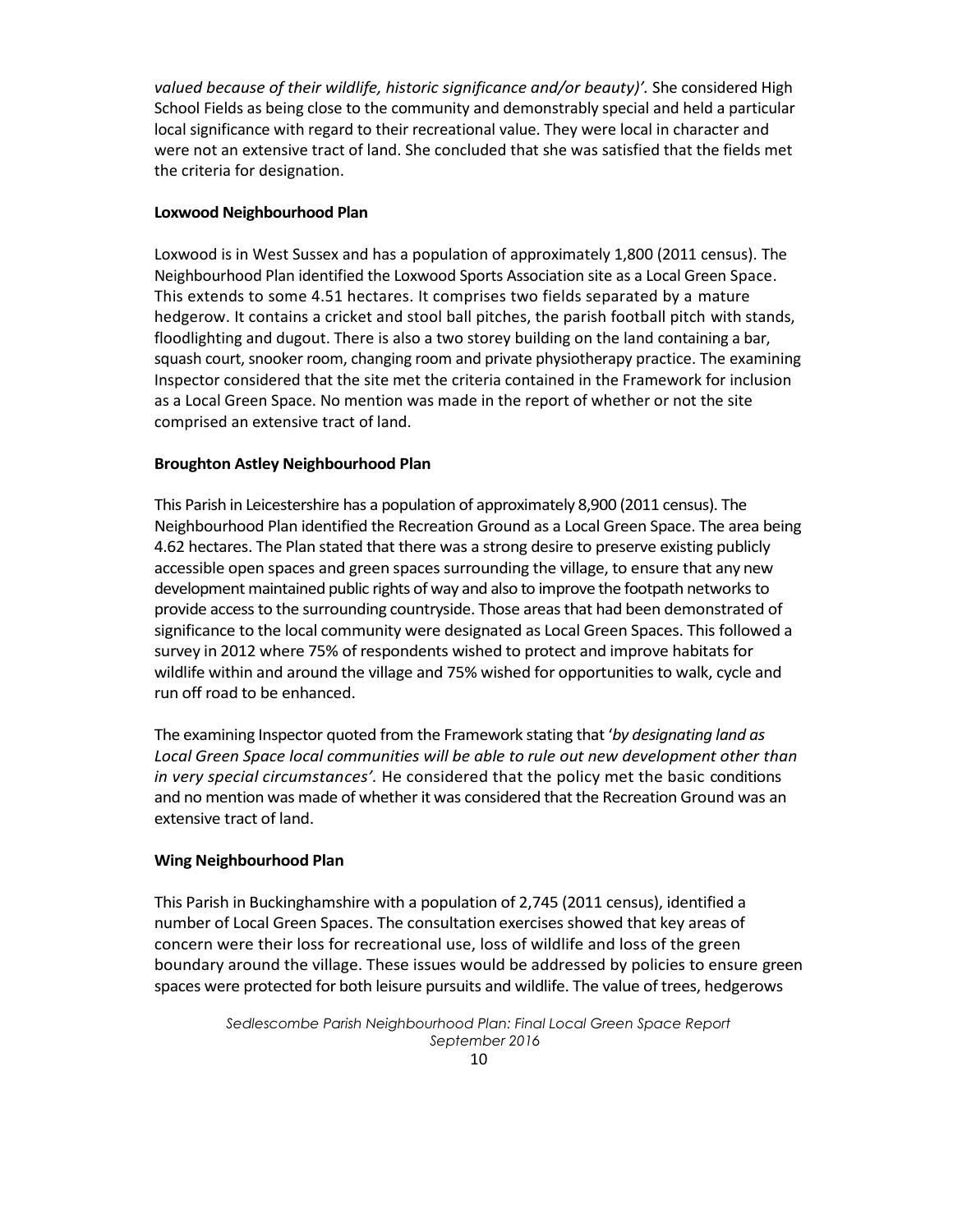and landscape would also be taken into account. The Council prepared a separate report on Local Green Spaces in April 2014. This identified the difficulties arising from the lack of a clear definition of what constituted an "extensive tract of land". Central Bedfordshire Council's 2012 Local Green Space paper concluded that only the very much more strategic areas of open space, such as Rushmere Country Park (162ha) should be considered "extensive tracts". The report stated that designation had been limited to small areas within the village which were vital to the open, rural feel of the village; those areas used for sport and recreation and those areas on the immediate periphery with public access regularly used for local leisure and dog walking, many having historic, landscape or wildlife importance.

A simple scoring system was established based on proximity to the community, beauty, historic significance, recreational value, wildlife, footpaths and tranquillity. Using this, four sites were chosen for allocation which are relevant to this report. They are Long Spinney 5.87 hectares, Heley's Field 7.47 hectares, Vicarage/Old Park field 10.76 hectares and Monument fields at 16.39 hectares. The Inspector who conducted the examination had no objection to the designations of Local Green Spaces and made no comment on the issue of whether or not they were "extensive tracts of land". The assumption must therefore be that he did not consider them to be.

#### **Market Bosworth Neighbourhood Plan**

The small town of Market Bosworth is situated in Leicestershire. The Parish population in the 2,001 census was 1,900. The Neighbourhood Plan identified two Local Green Spaces that are relevant to this report. The first is Silk Hill which extends to 8.39 hectares. The Plan states that it was believed that part was believed to be ancient earthworks with a spring that had been channelled into a drinking channel for livestock. Reference was made to possible pre‐medieval land use, clearly unploughed and presumed to have been used for grazing since.

The site was considered to be of great community value as the traditional place for sledging following snowfall. The site was in very good condition and accessible to the public being crossed and bounded by public rights of way. It was identified at community engagement events and through questionnaires as being of value to the community for walking, running, cycling, dog walking, sledging and general relaxation within a tranquil setting. The second identified in the Plan was the Country Park 15.99 hectares out of 35 hectares that was within the Plan area. Reference was made to its distinct parkland features. It contains magnificent mature trees, a lake, a planted arboretum, wildflower meadow and community woodland. It is a popular attraction and 97.5% of the community identified it as a valued open space. The examining Inspector's report considered that Silk Hill was an important feature in many of the views and vistas identified in the Plan and was a defining feature in the setting of the town on the top of a hill. He noted that there was extensive public access. It was quite a large area, but was much smaller than the Country Park and enjoyed no special protection.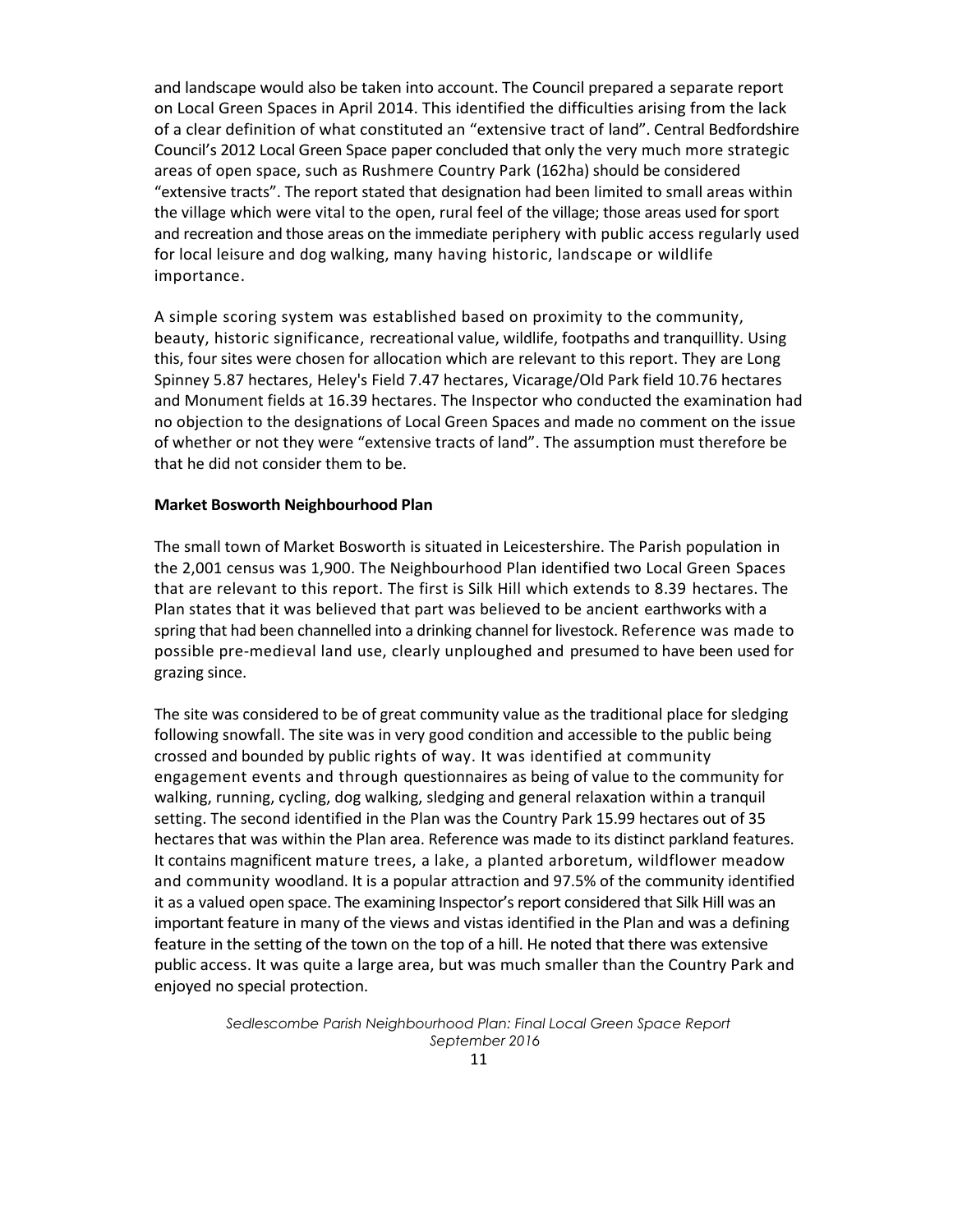He considered that it was precisely the sort of area for which Local Green Space designation was intended and he was entirely satisfied that it met the requirements for Local Green Spaces set on in the Framework. By contrast he considered that the Country Park was an extensive area of open space which was larger than the allocation. He noted that there was no definition of "extensive" and that the meaning would vary with local circumstances. He concluded that it was too large for designation, but was already protected from inappropriate development by saved policy REC1 of the Local Plan.

#### **Much Wenlock Neighbourhood Plan**

This Neighbourhood Plan in Shropshire identified a total of 10.44 hectares of Local Green Spaces comprising Gaskell Fields, Windmill Hill, the Holy Trinity Church Green and land at Southfield Road and Havelock Crescent. The Plan states that they met the relevant criteria under the Framework guidance for special protection under the designation of Local Green Space. Policy GOS1 of the Plan restricts built development on green and open spaces. The examining Inspector's report noted that the policy listed several green and open spaces that had been identified to protect them from development. He stated that he had clarified from the Town Council that their purpose was to protect them from built development. The only recommendation made in relation to this policy was a modification to provide the degree of protection intended.

#### **Backwell Neighbourhood Plan**

Backwell in Somerset has a population of 4,500 (2011 census). The Neighbourhood Plan section on Local Green Spaces commented that the Plan responded to resident's desires for substantial areas of Local Green Space to secure an environment that offers respite from the nearby Bristol conurbation, Bristol Airport and through traffic that traverses much of the village. The Plan identified two sites for inclusion as Local Green Spaces. The first Farleigh Fields extends to 19 hectares. It provided the best and most far reaching views available from any open space in the village. It was important for numerous recreational activities and provided a number of habitats. The second area was Moor Lane Fields of 32 hectares. This also afforded good views, contained hedgerows of historical significance and was popular for recreation. The Parish Council concluded that both areas were demonstrably special to the local community.

The Inspector who examined the Plan quoted the requirements that an allocation needed to meet in full. Whilst considering them both to be attractive countryside and containing public footpaths, he observed that the most striking thing about both was their substantial size. He concluded that both were "extensive tracts of land". He stated that no compelling evidence had been submitted that they were not extensive tracts of land. He recommended that both be deleted.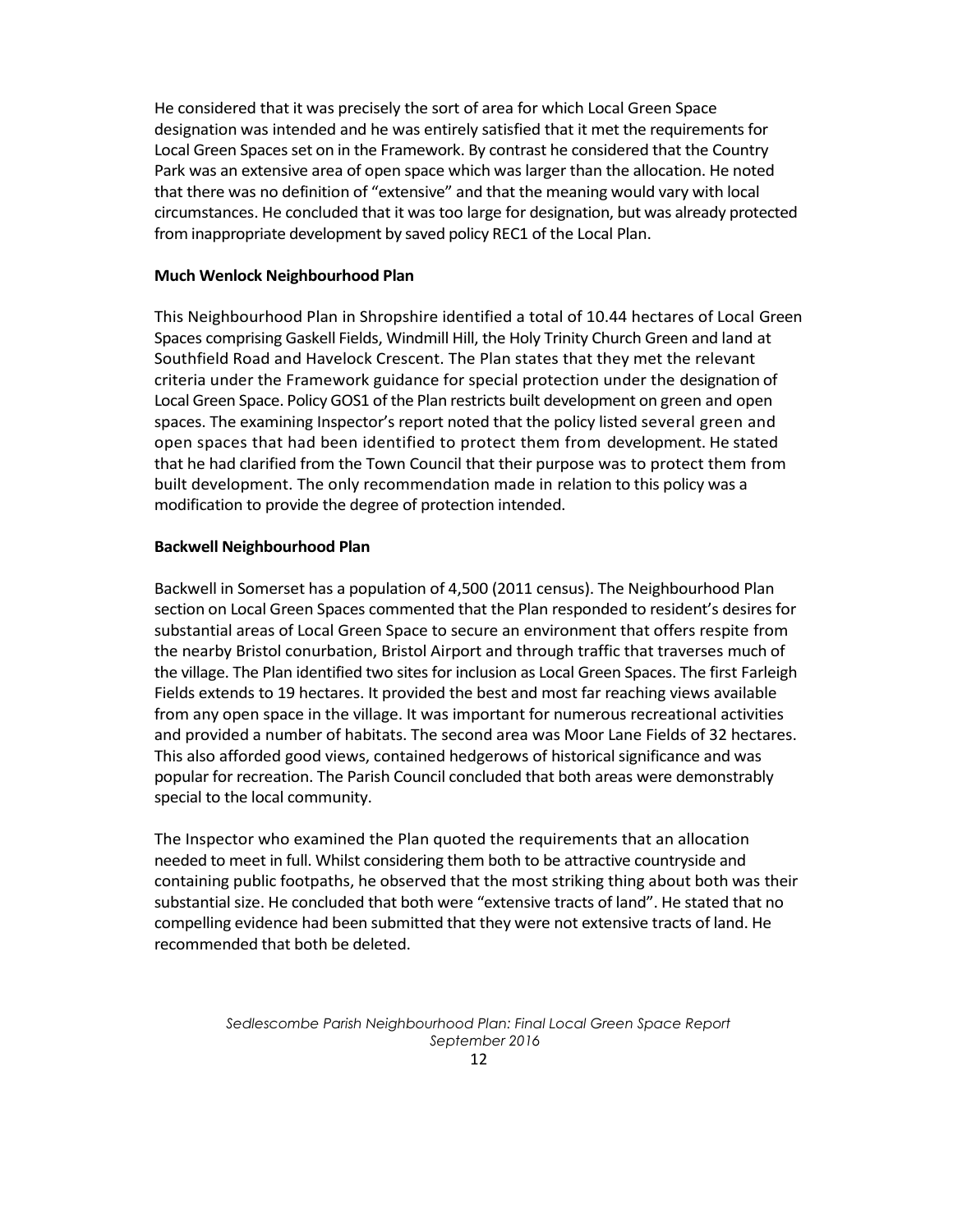#### **Conclusion**

The Street Farm site extends to 4.43 hectares. This compares very favourably with other Local Green Spaces that have been accepted by other Inspectors. For example Jubilee Wood 3.4 hectares, High School Fields 4.17 hectares (Chapel en le Frith), Recreation Ground 4.62 hectares (Loxwood), the population of which is not dissimilar from Sedlescombe. Whilst Wing Parish is larger than Sedlescombe (2,745), Local Green Spaces of 5.87, 7.47, 10.76 and 16.39 hectares were all accepted as suitable for designation without any comment being made by the Inspector as to the issue of "extensive tracts of land".

The population of Market Bosworth Parish is not dissimilar from Sedlescombe and the Inspector accepted a Local Green Space of 8.39 hectares. The three sites identified in this report as being "extensive tracts of land" were significantly bigger than Sedlescombe being 15.99 hectares out of a 35 hectare park (Market Bosworth), 19 and 32 hectares (Backwell). The designation accords with the advice in paragraph 76 and 77 of the NPPF. The Plan does not seek to achieve a blanket designation of open countryside adjacent to Sedlescombe. Instead it has designated a Local Green Space on land which is valued as being demonstrably special to the local community and holds a particular local significance because of its beauty, tranquillity and richness of wildlife.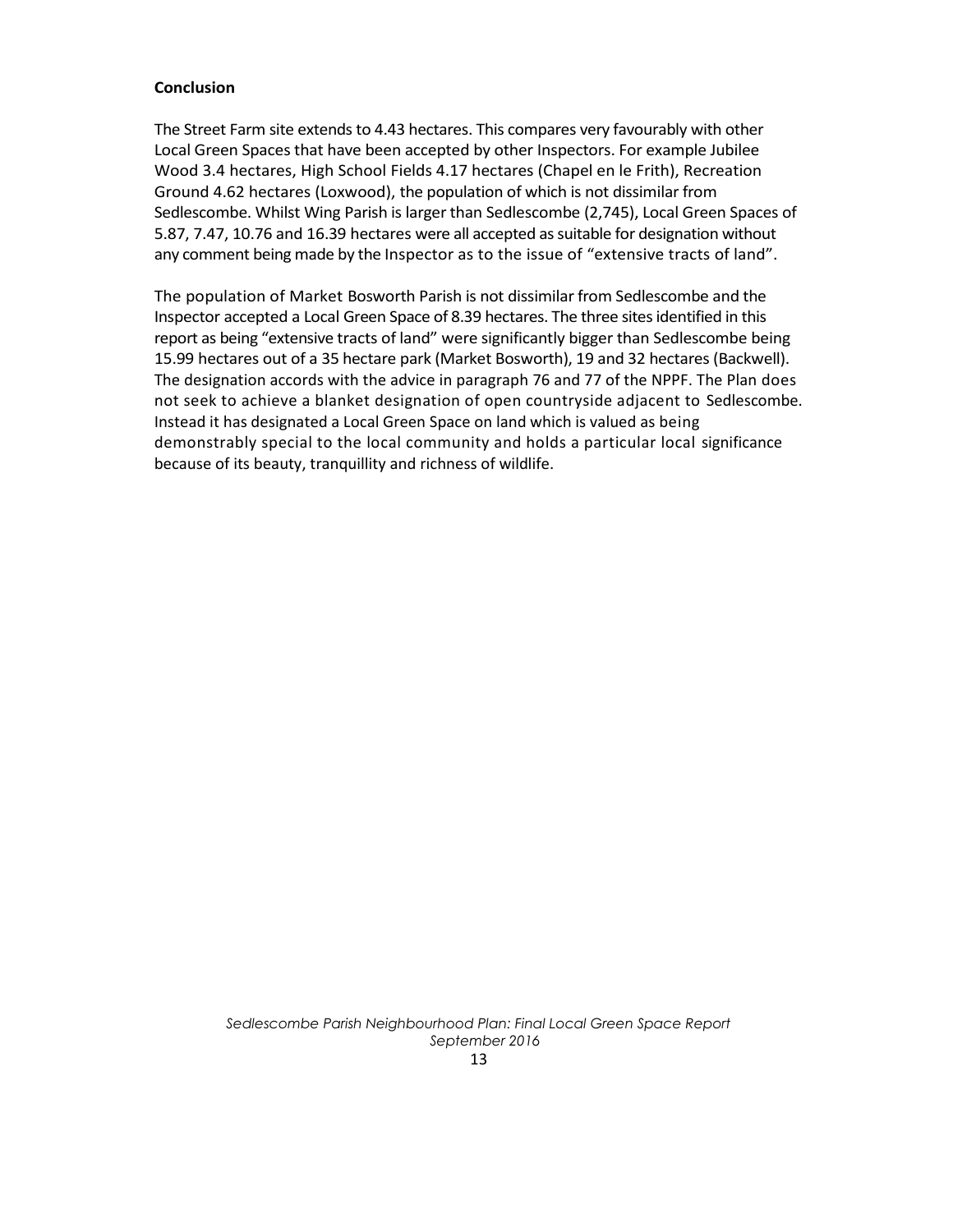# **Appendix B** (unedited)

# **A note on some ecological and environmental factors relating to the proposed housing development on Street Farm, Sedlescombe, East Sussex**

*Patrick Roper, June 2014*

# **1.0 Introduction**

- 1.1 On 4th June 2014, Patrick Roper, the author of this note, was asked by Jonathan Vine‐Hall, chair of the Sedlescombe Parish Council, if he could add any further ecological or environmental justification for the whole of Street Farm to be an undevelopable green space, an approach which is supported by 92% of Sedlescombe residents.
- 1.2 Dr. Roper and his family have been resident in Sedlescombe for over 40 years. He

has worked for 20 years as a consultant ecologist, largely in Sussex (for a fuller CV see end of this note ‐ page 11). He lives in Churchland Lane, Sedlescombe, and is therefore not directly affected by this particular proposal in the parish's Neighbourhood Plan or those of the developer.

1.3 The purpose of this note is to highlight the many ecological and environmental

factors that are important in the Street Farm area and may be damaged or compromised if the proposed development goes ahead. The author of this note has also commented (APPENDIX 1) on the preliminary ecological assessment of the area prepared by Landscape Planning Ltd (LPL) in February 2014 as this has many serious flaws.

# **2.0 Background to Street farm**

2.1 The current development proposal has been put forward by MJH Executive Homes Ltd. and involves the construction of 18 houses in the eastern part of the large (4.44 hectares<sup>1</sup>) Street Farm field adjacent to the south western part of East View Terrace and Blacklands along Brede Lane. The footprint of the development currently proposed, and which (with surrounding areas) is the subject of this note, is 1.55 hectares including 0.41 hectares to be transferred to the school as playing fields. Before this an area on the north side of the Street Farm field was proposed for development by MJH. The various documents seen by the author of this note can refer to any one of these three areas and care needs to be taken to be sure which one is being discussed.

# **3.0 Methodology of this note**

3.1 The site was visited on 5th, 9th and 13th June 2014 by the author of this note. Desk research was also undertaken on a variety of relevant issues including study of the

<sup>1</sup> Most area values have been calculated using an online planimeter and are therefore approximate but give a good indication of scale.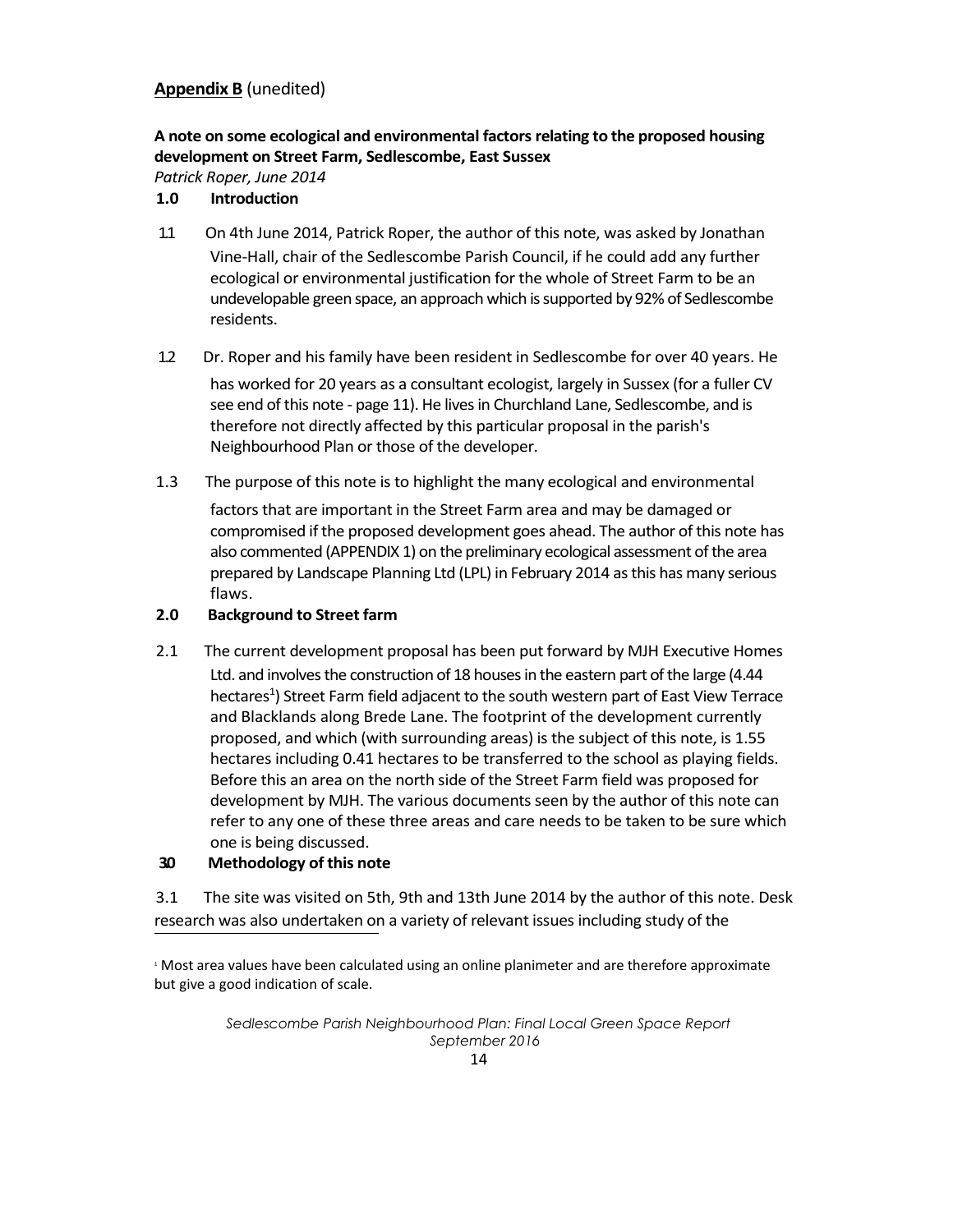*Preliminary Ecological Appraisal* (February 2014) of the area by Landscape Planning Limited (LPL). As mentioned above, this appraisal is considered more fully in APPENDIX 1 below.

3.2 All plants recorded on the site by the author of this note are listed at the end.

# **4.0 Site description**

- 4.1 The proposed development site essentially involves the eastern end of a large hay meadow which had, according to Landscape Planning's ecology report, two hay cuts last year (2013). It is in Sedlescombe Parish, Rother District and the High Weald Area of Outstanding Natural Beauty.
- 4.2 Although it does not have the characteristics of an ancient meadow or pasture, the

great diversity of plant life indicate that this meadow has not been recently sown,

unless a special conservation seed mix was used. The main constituents are meadow buttercup (*Ranunculus acris*), common sorrel (*Rumex acetosa*), cocksfoot grass (*Dactylis glomerata*), Yorkshire‐fog grass (*Holcus lanatus*), sweet vernal‐grass (*Anthoxanthum odoratum*) and rough meadow‐grass (*Poa trivialis*), but there are many other plant species. The field is what would be described by most people as a 'buttercup meadow'. In the technical term of the National Vegetation Classification this is one of the MG (Mesotrophic Grasslands series), though not readily ascribable to a particular category of this system. Four butterfly species were also noted: the small blue, the large skipper, the small tortoiseshell and the small heath. The latter is a declining BAP species (for research purposes). Grasshopper nymphs were also present.

- `4.3 It is difficult to understand why staff at the High Weald Area of Outstanding Natural Beauty have, apparently, said they felt development here would not affect the AONB. Lowland meadows are one of the habitats in the Sussex Biodiversity Action Plan because they are often botanically rich and support, or help to support, many mammal, bird and invertebrate species. They also help to compliment the life of surrounding hedgerows, woods and wetlands as part of a habitat mosaic. Hay meadows have been declining rapidly throughout Britain.
- 4.4 Lowland meadows are described as a 'habitat of principle importance in England' (Natural Environment and Rural Communities (NERC) Act 2006), Section 41. Rother District Council fully acknowledge the importance of meadows in their *Green Infrastructure* document (2011), part of the Local Development Framework.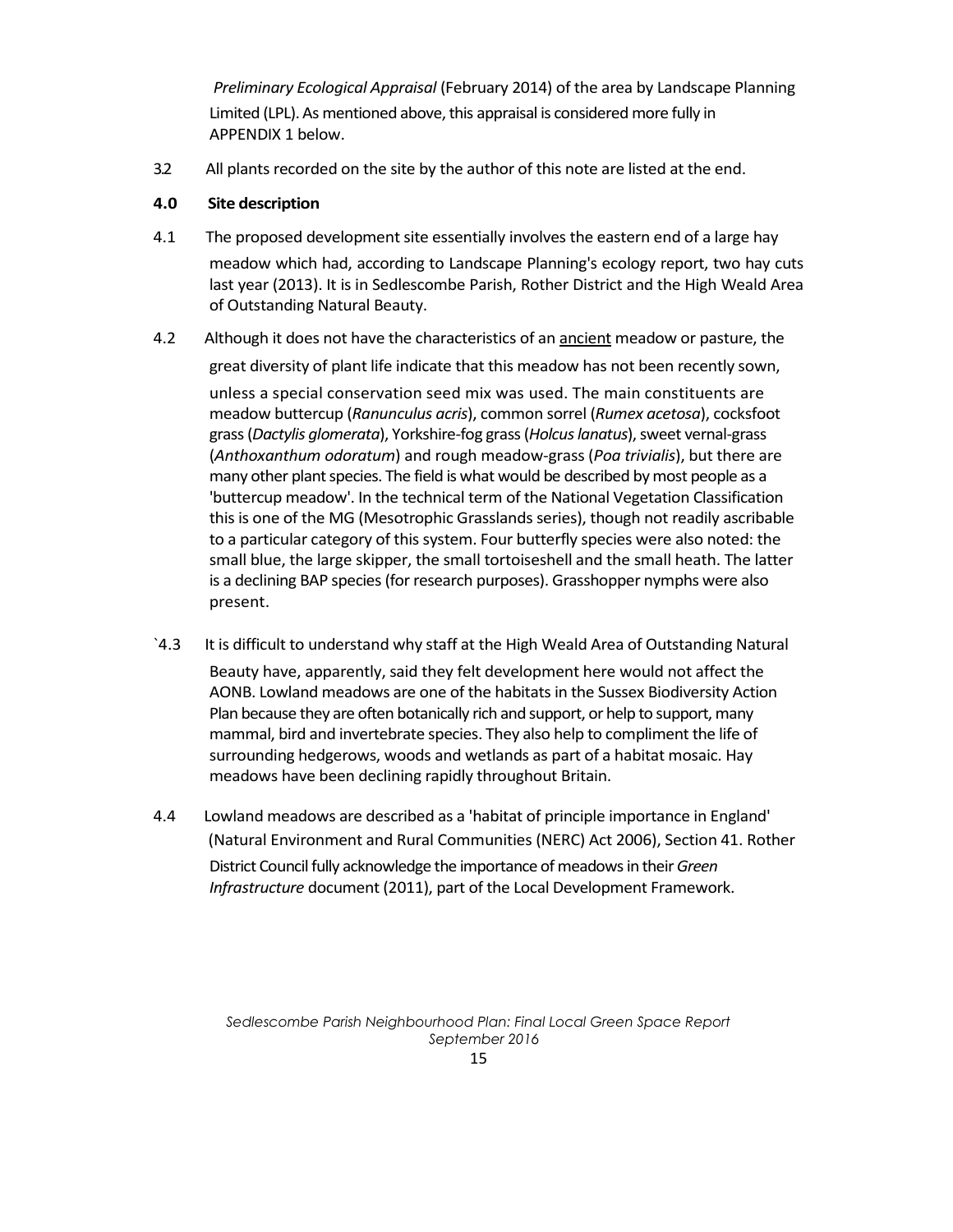4.5 In June the Street Farm meadow (see right) is part of a beautiful, characteristically

English landscape: an iconic element of the summer countryside that has often been celebrated by writers from Sussex and elsewhere. For example, W. H. Hudson wrote "I doubt if there exists within the tropics anything to compare with a field of buttercups--such large and unbroken surfaces of the most brilliant colour in nature." While novelist E. F. Benson who lived in Rye said "it is the month of the briar‐rose. See how the hedges foam with pink blossom. And the fields, look, knee‐ deep in long grasses and daisies and



buttercups. I am home again, thank Heaven. I am home."

- 4.6 An additional point of interest is that the distant ridge beyond the field is the one down which the Norman army advanced at the 1066 Battle of Hastings.
- 4.5 Many of the plants present attract insects to their nectar and/or pollen and serve as foodplants. Buttercups, for example, "are visited by a very wide range of insects for nectar and pollen" (Proctor, Yeo & Lack, 1996); fifty four species of insect were recorded visiting meadow buttercup flowers in Germany (Steinbach & Gottsbergek, 1993).
- 46 Wildflower-rich grasslands are a valuable habitat for bumblebees, important

pollinators of fruit trees, as they contain many nectar and pollen‐rich plant species, which are favoured by them. To feed and nest, bumblebees need large areas of flowers throughout the summer. But the meadows that were common earlier this century have been ploughed up for crops or are now grazed by cattle and sheep. .. The loss of meadows is the major factor in the modern population crash of these bees (Edwards, 1999).

- 4.7 Hedges are an important part of the site and it's surrounds in ecological, landscape and historic terms. Writing in the *Hedgerow Survey Handbook* (2002) the then environment minister, Michael Meacher said "Hedges are extremely important not just to farming, but to the wildlife, beauty and diversity of our countryside, and to our culture and understanding of how that countryside has evolved over the centuries. They have been aptly described as the green veins of our countryside, and without them our nation would be greatly impoverished."
- 4.8 The hedges on the north, east and south of the proposed development site are all rather different in character but of importance to wildlife not only in their own right, but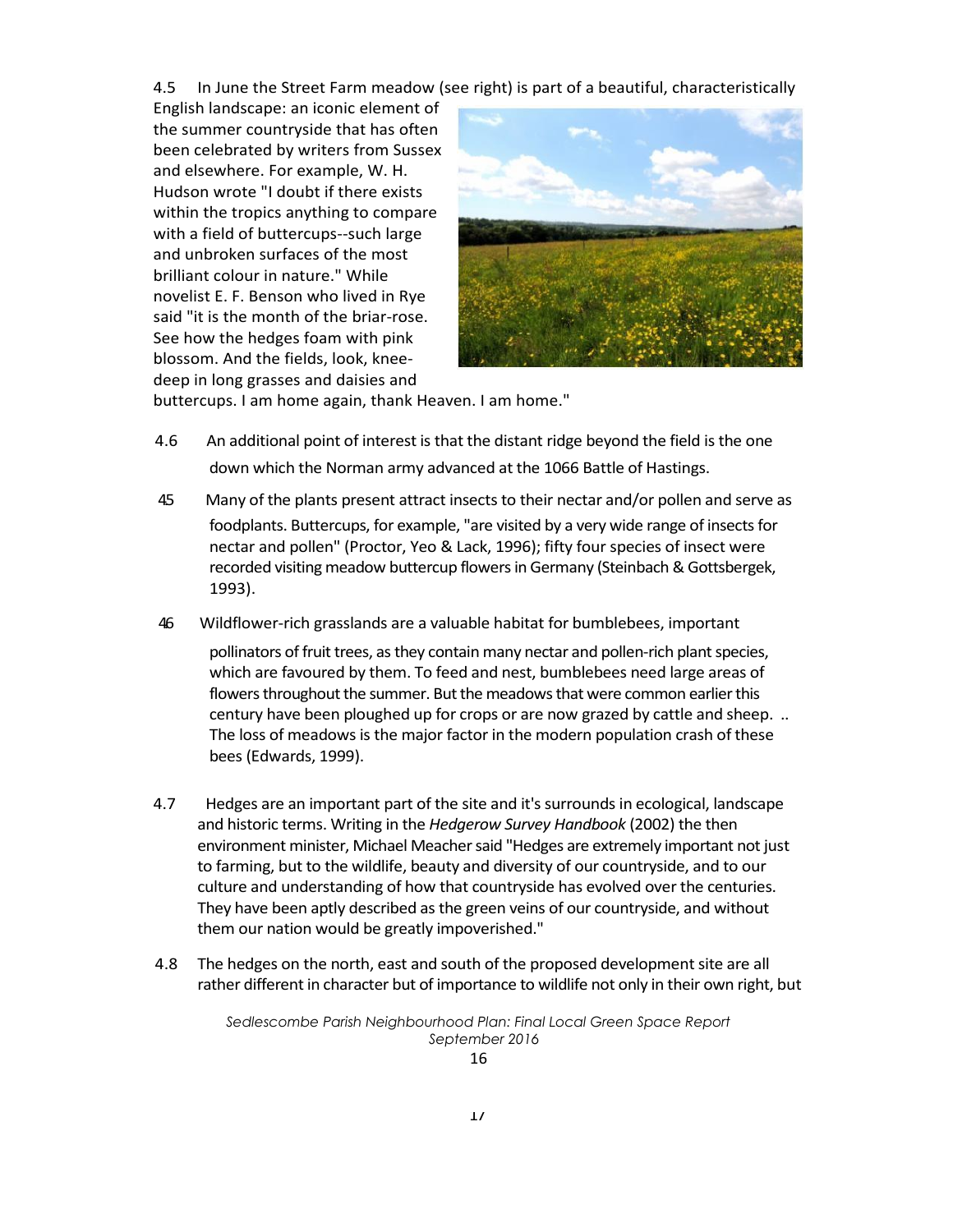as a compliment to the open field. The ecological report by LPL considered below covers not only these three hedges, but also the one on the west of the field some 270 meters from the proposed development site. This western part of the field would, of course, be affected by the establishment of school playing fields.

- 4.9 The hedge on the north of the area on the south side of Brede Lane is almost entirely of common hawthorn (*Crataegus monogyna*). From the even size of the individual plants and their rather large, shiny leaves it is clear that they have been fairly recently planted and are not of local stock (a not uncommon occurrence in Britain). There is a wooden fence within the hedge. In addition to the hawthorns, ash, yew, dog rose, holly, hazel and bramble have succeeded in establishing themselves in the hedge as have at least 25 smaller plants in the hedge bottom. In recent years fallow deer have been seen in this part of Brede Lane and this needs to be borne in mind from the road safety point of view.
- 4.10 The 20 metre stretch of hedge along Brede Lane that would have to be removed to allow access to the proposed development site is virtually identical with the rest of the stretch as described in 4.9 above. In addition to hawthorn, the main constituent,it contains bramble (*Rubus fruticosus* agg.), stinging nettle (*Urtica dioica*), hogweed (*Heracleum sphondylium*), creeping buttercup (*Ranunculus repens*), cocksfoot grass (*Dactylis glomerata*), rough meadow‐grass (*Poa trivialis*), holly (*Ilex aquifolium*), lords and ladies (*Arum maculatum*), Italian lords and ladies (*Arum maculatum* cv), goosegrass (*Galium aparine*) , garlic mustard (*Alliaria petiolata*), hedge bindweed
- 4.11 On the east of the site the hedges are a mixture of different species many planted on the boundaries of the gardens in Blacklands and East View Terrace. Some of these, such as garden privet (*Ligustrum ovalifolium*), Japanese honeysuckle (*Lonicera japonica*) and Russian vine (*Fallopia baldschuanica*) are not natives, but the hedges and the tall scrubby vegetation close to it offer a good habitat for wildlife.
- 4.12 The hedge on the south of the site running from the kickabout area on the south

west corner of the East View Terrace estate westwards for some 325 metres is of much greater interest ecologically and historically than those considered above. It grows on a half‐bank sloping to the south and many stretches consist almost entirely of hazel (*Corylus avellana*). This is not normally used for hedging today and the individual plants are large enough to have been in place for some considerable time. In addition to hazel there are oak, holly, ash, blackthorn, ivy, dog rose, hop, bramble, honeysuckle and a rich variety of smaller plants. Ancient woodland indicators such as field rose, bluebell and wood anemone also occur on the half‐bank. The invertebrate life of a hedge of this kind is likely to be very rich: 830 species of fly (Diptera) were, for example, recently recorded from an 85 metre length of hedge in Devon (Wolton et al., 2014). This is about the same length as the strip of hedge on the southern boundary of Street Farm field that would be adjacent to the new development.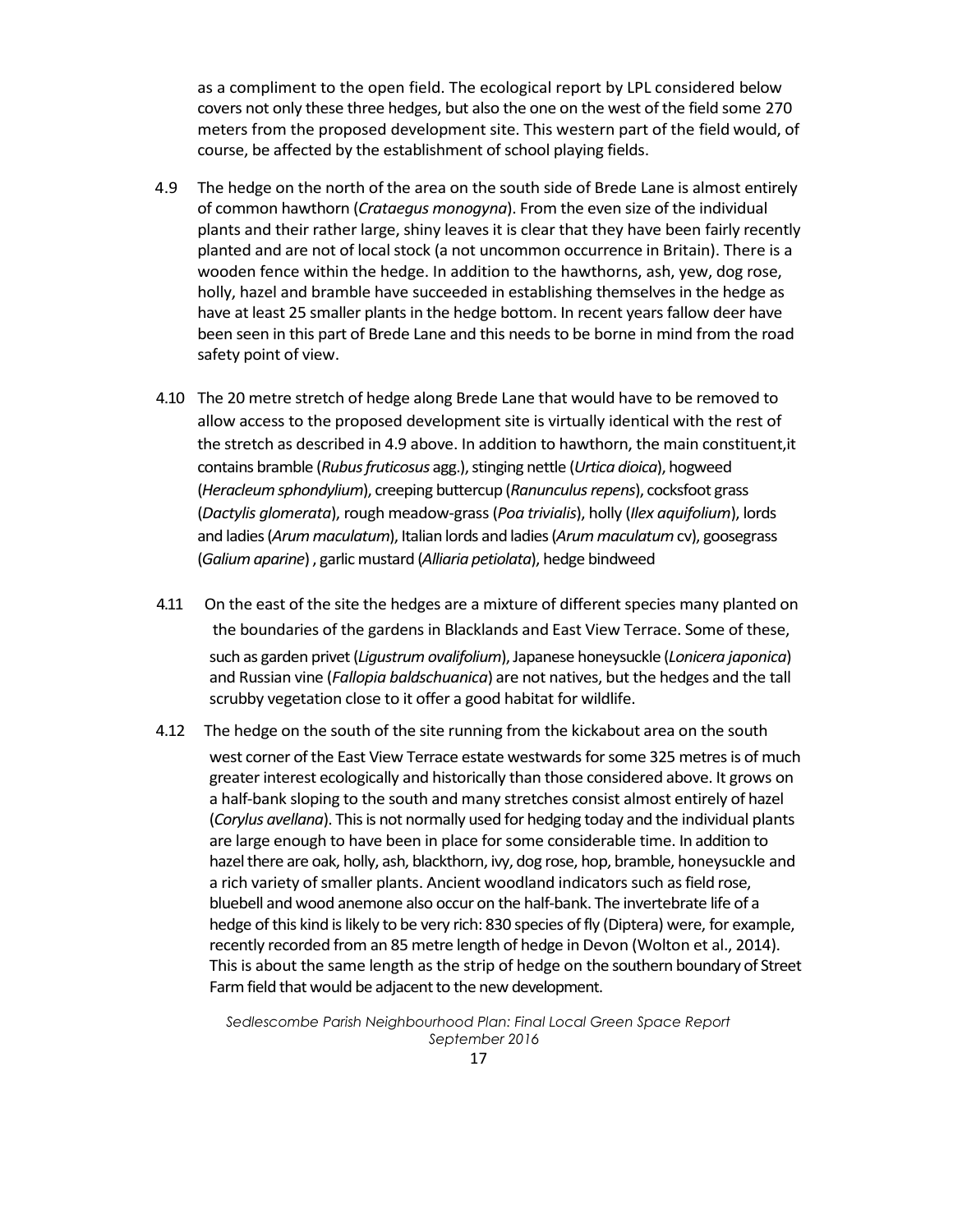4.13 There are no waterbodies on the site

itself but just to the south of the kickabout area on the edge of Catt's Shaw there are two springs that give rise to small streams that flow

down to the river Brede. The location of the springs is readily visible in summer from the circular patches of white‐flowered hemlock water dropwort (*Oenanthe crocata*) growing around them (see left).



There is standing water at these springheads for much, if not all, of the year and

they may be breeding sites for amphibians. It is thought unlikely that they are visited by great crested newts, but this could easily be checked at the appropriate time of year. An older inhabitant of Sedlescombe has said that some people used to get their water from these springs (though the main source, of course, was the pump on the village green.) It is important to establish that these springs would not be affected by runoff from the proposed development area.

- 4.14 There is a small pond marked on various maps some 370 meters from the proposed development area. On the 1878 Ordnance Survey 1:10,560 map it is shown as lying in the corner of a field at TQ7836617854, a field that is now mostly scrubbed over. The pond area itself is heavily overgrown with sallow trees, brambles and other vegetation making it impossible to approach without clearing the area. It has probably both dried and silted up, though it may contain some water in winter. At a distance of 370 meters from this pond, the proposed development site is within the terrestrial range of legally protected great crested newts. However, it is thought that the pond is not a suitable habitat for them, though it ought to be checked.
- 4.15 Catt's Shaw, the ancient woodland to the south of the site, would be affected by greater pressure in a variety of ways such as additional noise, light levels at night, potential pollution via runoff, higher footfall and dog walking and the presence of a

greater number of cats. It is an unusual wood inasmuch as there is no fence between it and the surrounding pasture and both wood and pasture are grazed by domestic stock for much of the year. This is gradually changing Catt's Shaw from woodland to wood pasture, a habitat that can often be more valuable in ecological terms than ancient woodland.

4.16 The kickabout area, the springs, the woodland edge, the ancient hedge, the hay meadow and pasture make an ideal habitat for the bats that are currently present in the area. There are many potential roosting sites in Catt's Shaw and the general area should be surveyed so that the commuting and foraging routes of the bat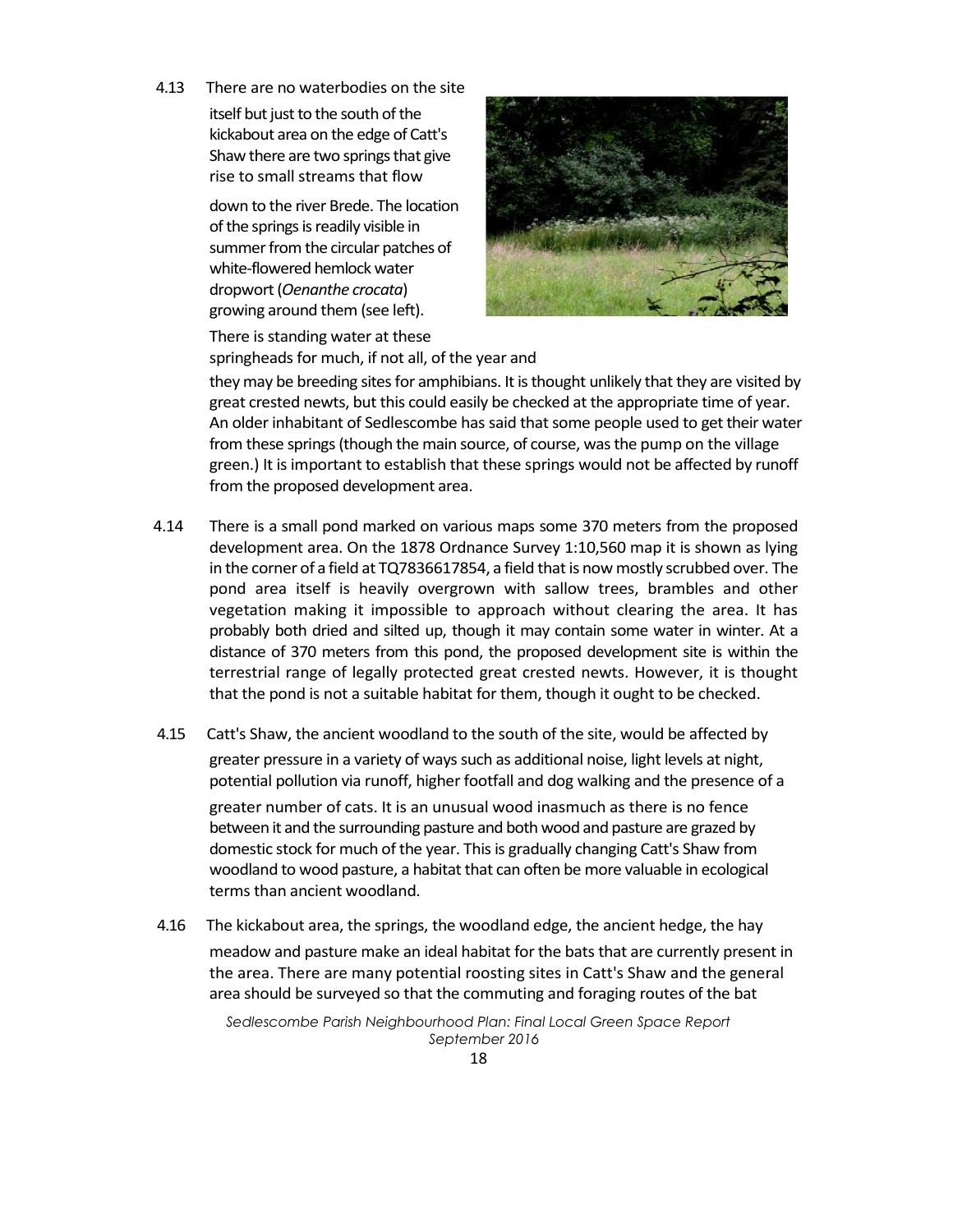population can be better understood and used in creating mitigation strategies for any development that might go ahead in the area. However, Natural England say "Measures to address potential effects on protected species should firstly aim to avoid those impacts." All bat species in England are legally protected.

- 4.17 The common eel (*Anguilla anguilla*) has recently been recorded from the nearby Brede valley. It is listed as Critically Endangered on the IUCN Red List and is a UKBAP Priority Species. Although it can travel overland, it is unlikely to be directly affected by the proposed development but it highlights the importance of ensuring the local waterbodies remain as unpolluted as possible.
- 4.18 Barn owls have bred regularly in Oaklands Park (Pestalozzi) on the southern side of the river Brede. Wild barn owls are given the highest level of legal protection possible under the 1981 Wildlife and Countryside Act. They require rough grassland, the edges of watercourses and grass strips alongside woods for hunting. According to the RSPB a pair of barn owls requires about 20‐25 km of edge habitat with several suitable roosting sites. The area of the proposed development is good barn owl habitat.
- 4.19 The proposed development site lies about 235 metres from the closest part of the Brede Valley Site of Nature Conservation Importance (SNCI). This covers 1089 hectares and has been described as of outstanding importance for wildlife by the Sussex Wildlife Trust.
- 4.20 The Friends of the Brede Valley say that it "*supports a great many plant and animal species in varying abundance by providing the habitats in which they live. Some of the species and habitats are locally and nationally rare, and this has contributed to the area's recognition as being of significant importance to the county, through its designation as a Site of Nature Conservation Interest (SNCI*)."
- 4.21 One of the most important biodiversity aspects of the Brede Valley is the large number of unusual plant and animal species that have been recorded from the dykes and ditches. It is therefore important that these features remain unpolluted. It is assumed that a modern drainage system would be included in the MJH plans, but the issue of run‐off southwards from the proposed houses and gardens needs to be addressed and the strategy clearly stated.
- 4.22 The combination of river, ancient woodland and meadow from Sedlescombe Bridge to Brede Bridge, (some 4.38 km) uninterrupted by roads or railways creates a rich and dynamic diversity of habitat that can contribute much, both in terms of biodiversity and landscape aesthetic to the wider area. The proposed development would diminish the size, attractiveness and wildlife importance of this area. It might also be considered the 'thin end of the wedge' by creating a precedent for further urban development across Street Farm and similar sites.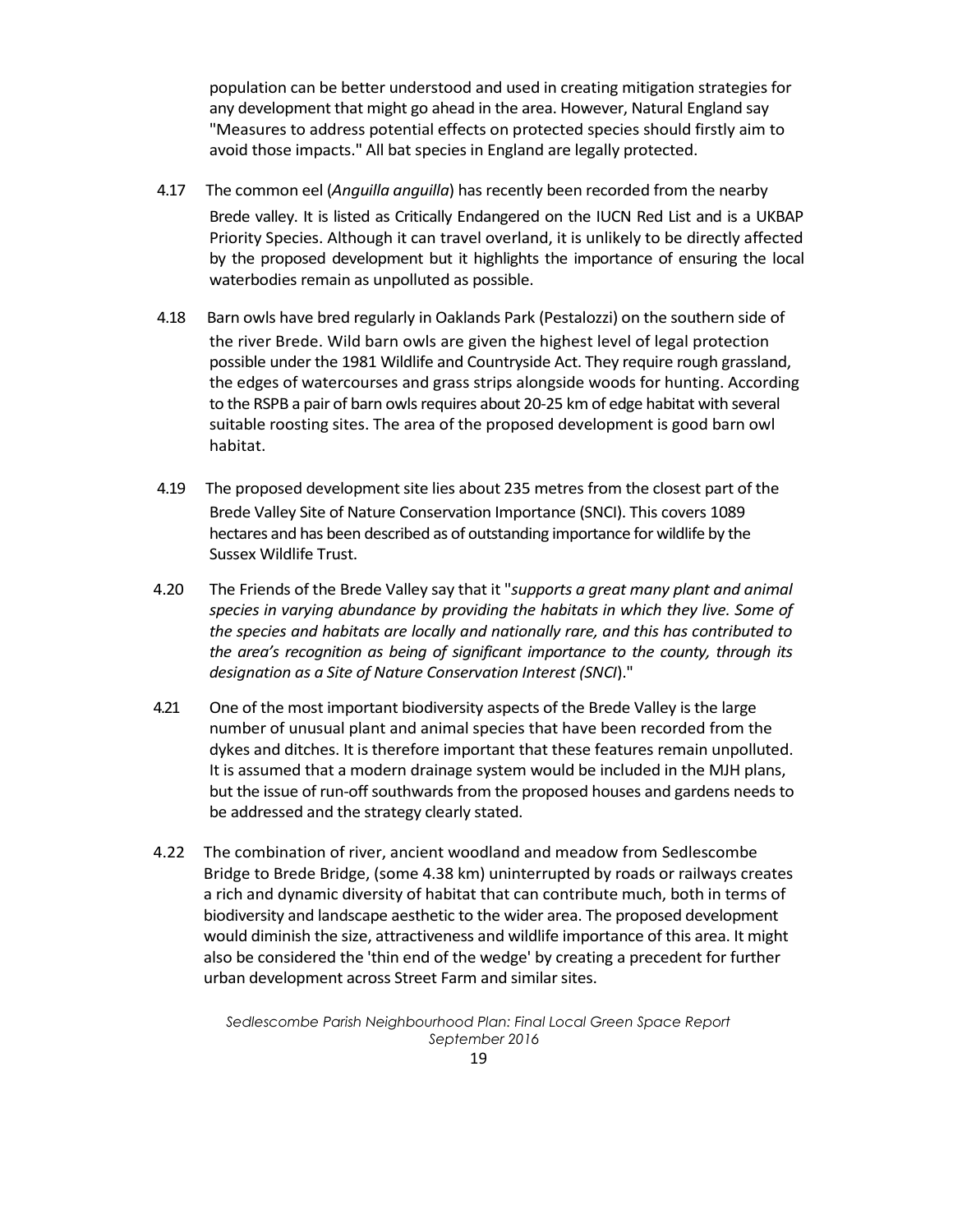4.23 In the government's National Planning Policy Framework (NPPF), para 115, it says:

"Great weight should be given to conserving landscape and scenic beauty in National Parks, the Broads and Areas of Outstanding Natural Beauty, which have the highest status of protection in relation to landscape and scenic beauty. The conservation of wildlife and cultural heritage are important considerations in all these areas."

- 4.24 Natural England say "Measures to address potential effects on protected species should firstly aim to avoid those impacts."
- 4.25 In conclusion it is argued that residential houses of an equivalent number and type should be sited elsewhere in the parish as has been proposed in the Neighbourhood Plan. This would be far less damaging to habitats and species in this very special part of the Brede Valley as well as being desirable in aesthetic, cultural and social terms.

# REFERENCES

**Defra** (2011) *Identification of injurious weeds*.

[https://www.gov.uk/government/uploads/system/uploads/attachment\\_data/file/69265/pb](https://www.gov.uk/government/uploads/system/uploads/attachment_data/file/69265/pb) 4192‐injurious‐weeds.pdf

**Edwards, R.** (1999) *The plight of the bumblebee* by Rob Edwards. New Scientist 2177, page 15.

**JNCC** (2011) *UK Biodiversity Action Plan; Priority Habitat Descriptions.* BRIG (ed. Ant Maddock) 2008.

(Updated 'HF 201)

**Proctor, M., Yeo, P & Lack, A.** (1996) *The Natural History of Pollination.* New Naturalist (HarperCollins), London.

**Rother District Council** (2011) *Green Infrastructure*.

<http://www.rother.gov.uk/CHttpHandler.ashx?id=14911&p=0>

**Steinbach, K. & Gottsbergek** (1994) Phenology and Pollination Biology of Five Ranunculus Species in Giessen, Central Germany. *Phyton (Horn, Austria)* **34** (2): 203‐218.

**Sussex Biodiversity Partnership** (2007) *Lowland Meadows.*

<http://www.biodiversitysussex.org.uk/habitats/lowland>-meadows

**Wolton, R. J., Bentley, H, Chandler, P. J., Drake, C. M., Kramer, J., Plant A. R. & Subbs, A. E.**  (2014) The diversity of Diptera associated with a British hedge. *Dipterists Digest* **21** (1): 1‐ 36.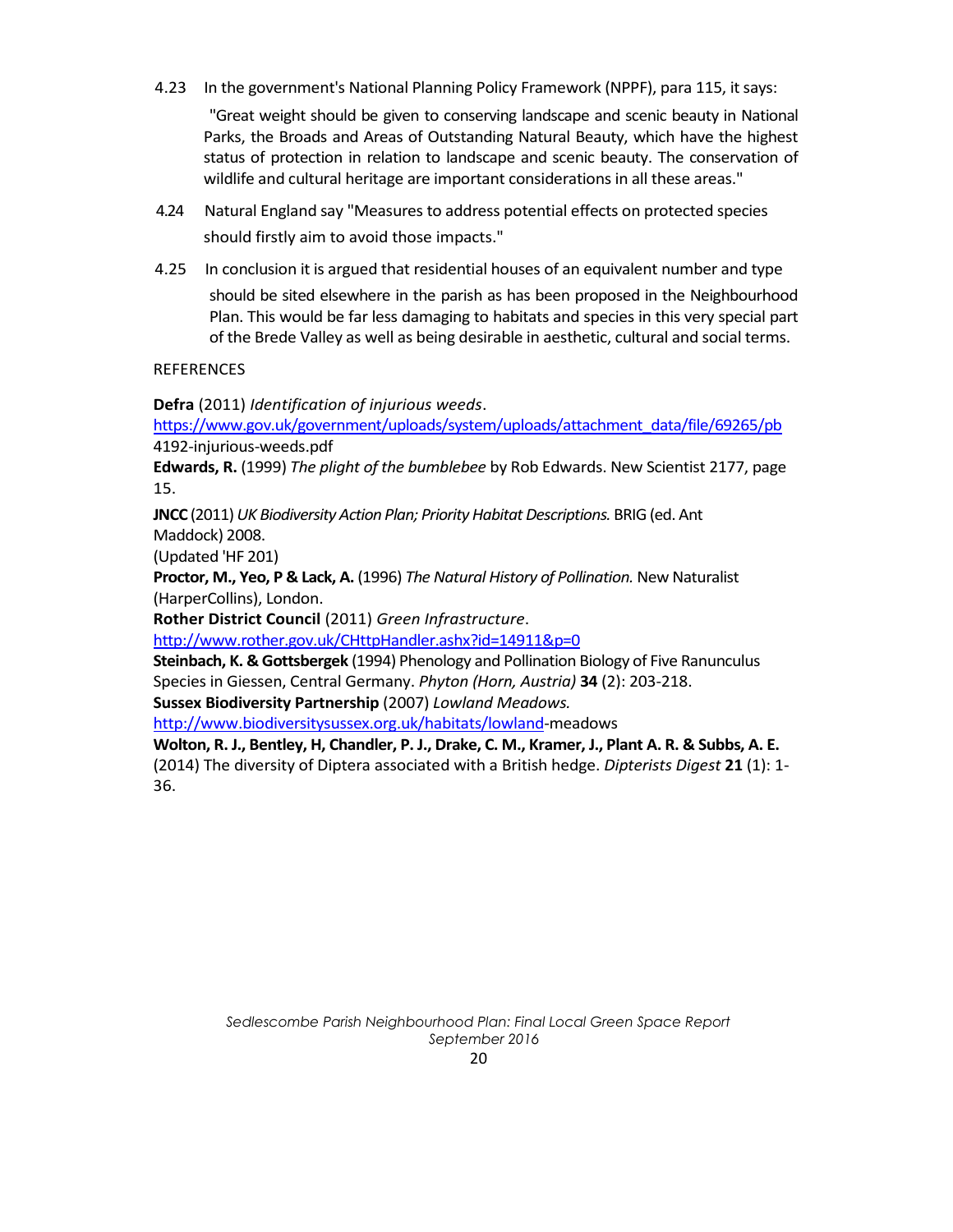**Plant list.** The plants below were recorded from the proposed development area in mid‐June 2014 by the author of this note. It is not comprehensive but gives some indication of the natural character of the area:

> Pteridium aquilinum **Bracken** *Dryopteris dilatata* Broad Buckler‐fern *Dryopteris filix‐mas* Male‐fern *Taxus baccata* Yew *Calystegia sepium* Hedge bindweed *Arum italicum* ssp. *italicum* Italian Lords‐and‐Ladies *Arum maculatum* Lords‐and‐Ladies *Hyacinthoides non‐s*cripta Bluebell Anisantha sterilis **Barren Brome** *Anthoxanthum odoratum* Sweet Vernal‐grass *Arrhenatherum elatius* False oat‐grass *Dactylis glomerata* Cock's‐foot *Holcus lanatus* Yorkshire‐fog **Poa trivialis** Rough Meadow-grass **Lolium perenne** Rye grass *Aethusa cynapium* Fool's Parsley *Anthriscus sylvestris* Cow Parsley *Heracleum sphondylium* Hogweed *Hedera helix* Ivy *Achillea millefolium* Yarrow *Bellis perennis* Daisy **Cirsium arvense** Creeping Thistle *Crepis capillaris* Smooth Hawk's‐beard *Hypochaeris radicata* Cat's‐ear *Lapsana communis* Nipplewort **Sonchus asper** Prickly Sow-thistle *Taraxacum officinale* agg. Taraxacum officinale agg. **Carpinus betulus Hornbeam** *Corylus avellana* Hazel *Alliaria petiolata* Garlic Mustard *Humulus lupulus* Hop *Lonicera japonica* Japanese Honeysuckle *Sambucus nigra* Elder *Cerastium fontanum* Common Mouse‐ear **Silene dioica** Red Campion *Stellaria graminea* Lesser Stitchwort *Stellaria holostea* Greater Stitchwort *Convolvulus arvensis* Field Bindweed *Vicia cracca* Tufted Vetch *Vicia sativa* Common Vetch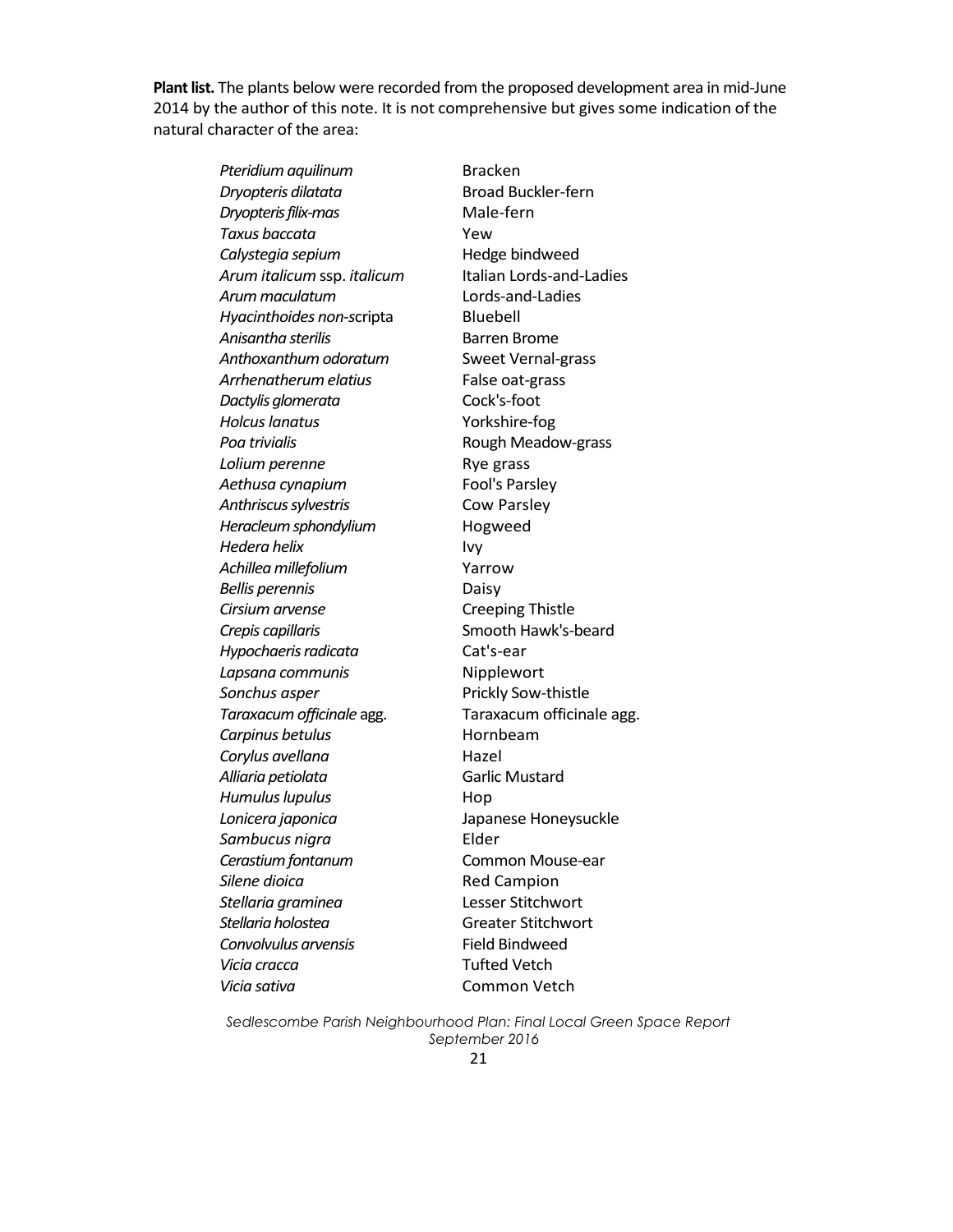**Quercus robur** Pedunculate Oak *Geranium dissectum* Cut‐leaved Crane's‐bill *Glechoma hederacea* Ground‐ivy **Stachys sylvatica Hedge Woundwort Fraxinus excelsior** Ash *Ligustrum ovalifolium* Garden Privet *Epilobium hirsutum* Great Willowherb *Plantago lanceolata* Ribwort Plantain *Fallopia baldschuanica* Russian‐vine *Rumex acetosa* Common Sorrel **Rumex crispus** Curled Dock *Rumex obtusifolius* Broad‐leaved Dock **Rumex sanguineus** Wood Dock *Anemone nemorosa* Wood Anemone **Ranunculus acris** Meadow Buttercup *Ranunculus repens* Creeping Buttercup *Crataegus monogyna* Hawthorn *Prunus spinosa* Blackthorn *Rosa arvensis* Field‐rose *Rosa canina* agg. Rosa canina agg. **Rubus fruticosus agg.** Bramble *Galium aparine* Cleavers **Salix cinerea** Grey Willow *Veronica chamaedrys* Germander Speedwell *Urtica dioica* Common Nettle

#### APPENDIX 1

**Some comments on Landscape Planning Limited's (LBL)** *Preliminary Ecological Survey***.**  *Patrick Roper, June 2014*

1. The LBL report has no page or paragraph numbers so page numbers used in this note are those generated by the pdf file of the document.

2. The ecology report from Landscape Planning Ltd. is described as 'preliminary' which prompts the question as to whether further reports are scheduled. However LPL do say their report "is an assessment of the potential for the presence of European and other protected species." LPL also say "This report also specifically excludes invasive and pest species unless specifically instructed by the client." This is taken to mean alien invasive species as defined by the Government since there are, as would be expected on any field of this size, many native invasive and pest species on the site, e.g. bracken, bramble and broadleaved dock (Defra, 2011).

3. Although this may not have been part of their brief, it is a pity that virtually no information is included on physical geography and geology of the site. It is simple to say something like "The 1.55 hectare survey site is on the south facing side of the Brede Valley in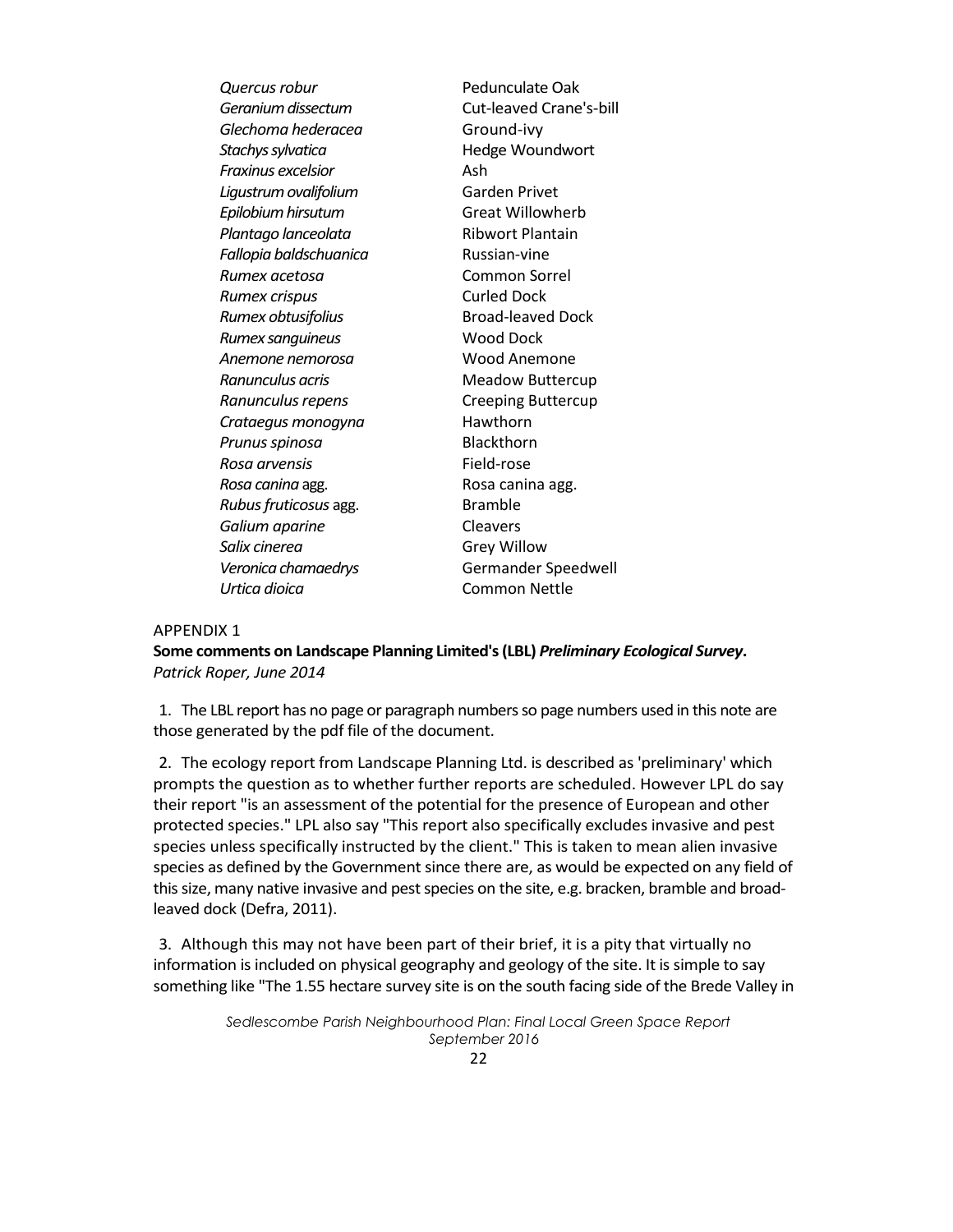the High Weald Area of Outstanding Natural Beauty. It has a mean altitude of 30 metres above sea level (Ordnance Datum). The underlying geology is sandstone and mudstone with clay bands, all of the Ashdown Formation.

4. LPL Page 7. The opening paragraph is difficult to understand. The author(s) describe the survey area as comprising the 'Vale of Rother, and High Weald Area' possibly confusing it with the Rother Valley some 7km to the north and, presumably, the High Weald AONB. It goes on to say that the area "forms an important element of the English lowland scene, with gently rolling vistas including river valleys and higher grounds, a mixture of arable and grass fields surrounded by hedgerows and interspersed with small woods." This appears to come from a description by English Nature of their Natural Area 63 *Thames and Avon Vales* of which EN write "It forms an important element of an English lowland scene with its gently rolling vistas with a mixture of arable and grass fields surrounded by thick hedgerows and interspersed with small woods."

5. At the end of the second paragraph LPL say "To the south are playing fields, allotments, gardens and woodland." This is misleading as no allotments can be seen from the development area and only a small sliver of the Sedlescombe sports field. To the south of the site the landscape is mainly woodland and meadow with Pestalozzi's Oaklands Park in the distance. The mention of playing fields, allotments and gardens gives a false impression that the site is more urban than it is.

6. Paragraph 3 on page 7 of LBL's report is, again, difficult to understand. It reads "*Road Farm is located on the road frontage of Brede lane. The farm comprises of a small residence with the development site to the anterior of this property. As with all adjacent properties, gardens are well maintained with ornamental exotics.*" Presumably the author(s) mean Street Farm rather than Road Farm. The development site is, according to the maps I have seen, on the eastern side of a large field about 180 metres from Street Farm and the remark by LBL presumably refers to an earlier plan (still on the MJH web site at the time of writing this report) or to the proposed new playing field area. The sentence about local gardens does not seem relevant, though gardens round about are indeed well-maintained, but contain a variety of interesting native plant species as well as exotics.

7. In paragraph 6 on page 7 of their report LBL say the habitat survey was carried out on 6 September 2013. This survey does not inspire confidence as only 18 plants are listed (Appendix 3) whereas 67 plant species were noted in brief visits to the site in mid‐June 2014 by the author of this note. There is no reason why virtually all of these 67 species would not have been evident in the previous September.

8. The LBL plant lists also contain several spelling errors such as *Crataegus* spelt '*Crateagnus*'; *aquifolium* spelt '*aquilifolium*'; *aquilinum* spelt '*aquilirium*'; *Convolvulus* spelt '*Convulvulus*'. Most people dealing regularly with plants like this would know how to spell their scientific names and have them on spell checkers. A Grape (*Vitis* sp.) is listed as one of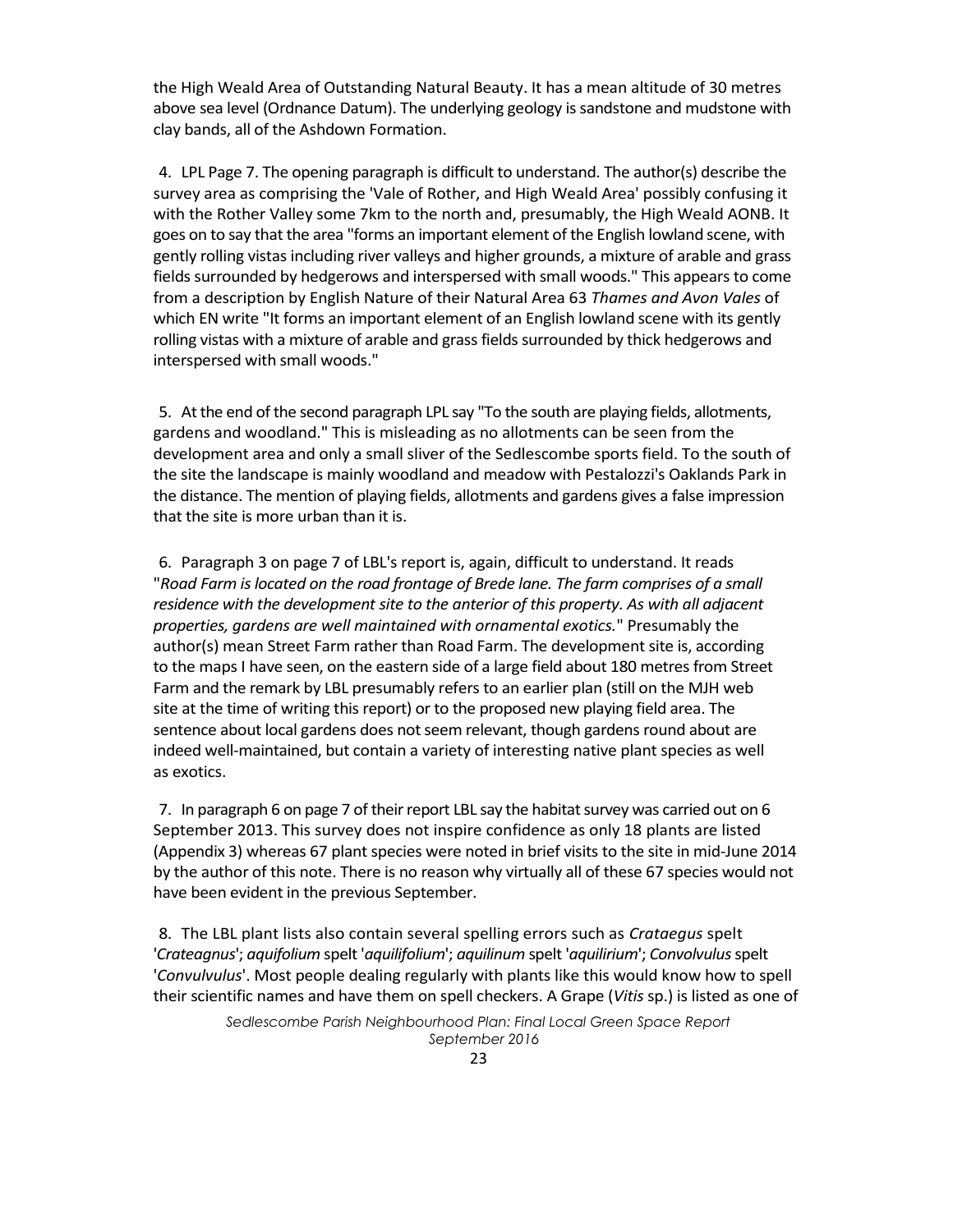the hedgerow species. While it is possible that this occurs, the author of this note has never seen a grape vine in a Sussex hedge in many years of ecology surveying. Maybe, the Russian vine (*Fallopia baldschuanica*) that has been planted at the end of one of the Blacklands gardens and grown into the hedge, or the hop (*Humulus lupulus*) in the south eastern corner of the site have somehow been confused with the grapevine as neither Russian vine nor hop are mentioned by LBL . The only sallow seen by the author of this note was grey sallow (*Salix cinerea*) and the privet which grows near the Russian vine is garden privet (*Ligustrum ovalifolium*) not wild privet (*Ligustrum vulgare*).

9. To list only four plants in the grassland where most of the development would be built is a serious distortion of the facts as it indicates that the area is much more species poor than it is. The DAFOR codes for the four plants listed in the grassland are irrelevant when most of the species growing there have been ignored.

10. On page 8, LPL say: "Although records show protected species within 2km of the site, including great crested newts, reptiles, dormice, bats including Common Pipistrelle, Serotine and Brown long eared, none were noted within the vicinity of the site." LBL point out that the site provides some potential terrestrial habitat for legally protected great crested newts, but say there are no ponds within 500 metres of the site. This is not strictly correct. There are pools, or small ponds, around the two springheads south of the kickabout area (see para 4.13 above) and a pond some 370 metres from the residential housing site (at TQ7836617854) is marked on many maps. This is surrounded by dense scrub and trees and may have dried up permanently, but should be checked.

11. Slow‐worms are not uncommon around the survey area as they are almost everywhere in Sedlescombe with the most recent report being from East View Terrace in June 2014. Common lizards are also likely to occur as are grass snakes and possibly adders. Bats are present on the site and may well roost in Catt's Shaw or in houses in East View Terrace. They occur around the kickabout area and there are many parts of Street Farm where large numbers of airborne insects make very good foraging areas for them. Unbroken lines of hedge are important as markers for commuting.

12. It is important that proper surveys are undertaken for reptiles and bats, though it is agreed that great crested newts are unlikely on the site or within 500 metres. The nearby presence of protected species like barn owls and eels should also be acknowledged.

13. 13. It is the view of the author of this note that LPL's preliminary ecological assessment is superficial, full of mistakes and contains misleading information. It should not be used to help determine the future of an area so important to Sedlescombe's future.

#### **Patrick Roper ‐ some background information**

Patrick Roper has worked as a consultant ecologist since 1993 within his own business, Patrick Roper Associates, based in Sedlescombe, East Sussex. He is a doctor of business administration, an elected fellow of the Linnean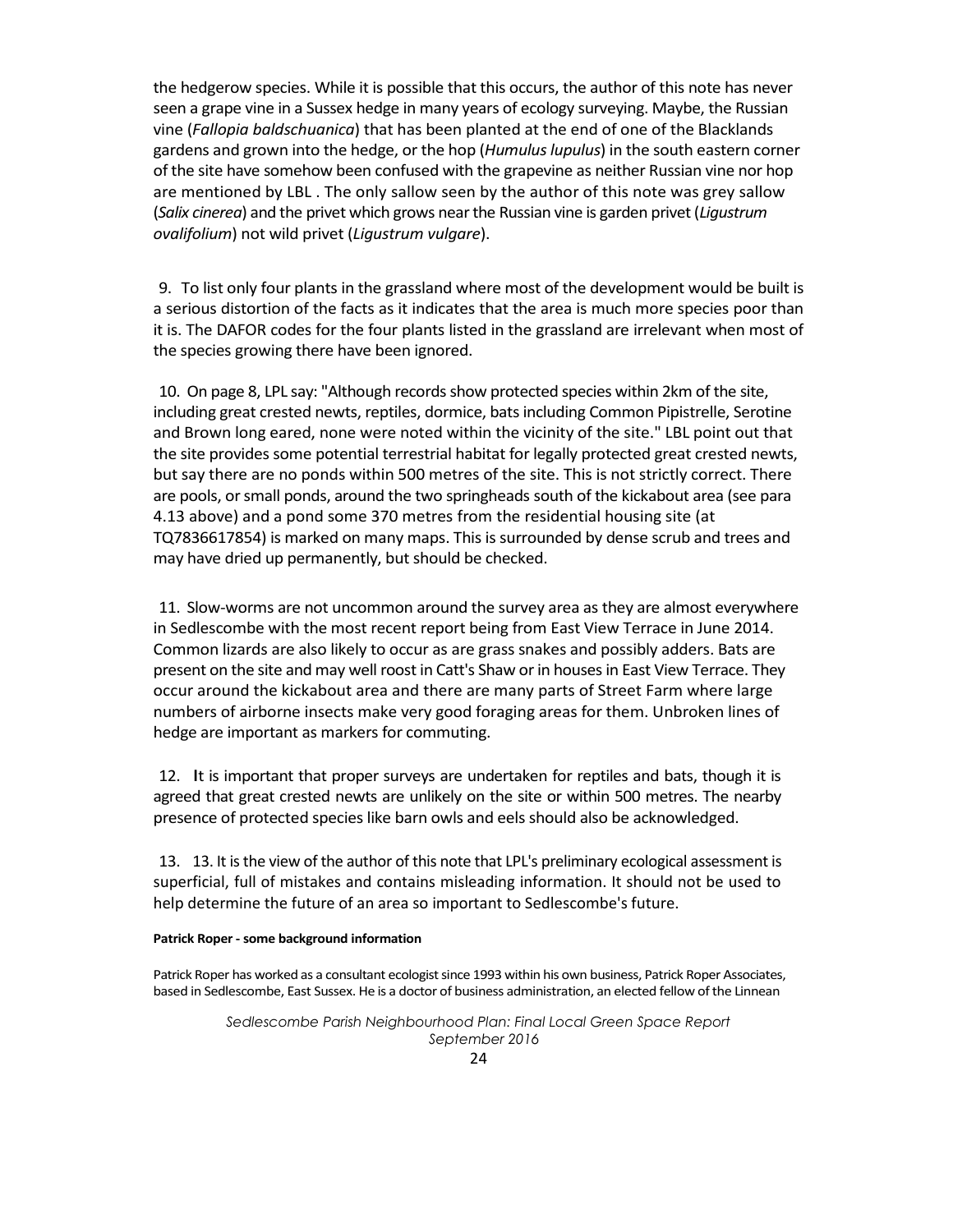Society and of the Royal Entomological Society and an elected member of the British Ecological Society. He was on the council of the British Entomological & Natural History Society from 2002 to 2004 and was a director of Butterfly Conservation and editor of its journal from 1990‐1998. He was on the council of the Sussex Amphibian & Reptile Group and edited their newsletter for several years.

He managed the Rare Species Inventory for the Sussex Biodiversity Record Centre in a professional capacity and edited Adastra, their annual review of wildlife recording in Sussex for 12 years until 2013. He has given expert ecological evidence to recent public inquiries on major developments in East and West Sussex. He was a listed surveyor for Farm Environment Plans with Natural England's Rural Development Service.

He works closely with the Woodland Trust, both professionally and as a volunteer, on management plans and environmental statements for a number of conservation areas in East Sussex including the recently acquired Brede High Woods, one of their largest properties. He has was recently commissioned to write a 183 page book on Brede High Woods that was published in November 2013. He was chosen as their Volunteer of the Year for South East England in 2008.

He is on the conservation committee of Rye Harbour Nature Reserve and an honorary founder member of the Udimore Natural History Society.

Dr Roper is the recorder for two-winged flies (Diptera) in East and West Sussex. He has also studied an ancient woodland indicator, the wild service tree, *Sorbus torminalis*, for over 30 years during which time he coordinated the national survey of the species for the Botanical Society of the British Isles and the Biological Records Centre. He is author of a book on the tree published in May 2004 and a member of the Sussex Botanical Recording Society.

He is co‐author of *Wooded Heaths in the High Weald*, a research report published by the Sussex Record Centre Survey Unit on behalf of the Weald Heathland Initiative (2004) and the subsequent paper *Ancient woodland or ancient heath? Re‐examining the importance of wooded heaths in the Weald* (Proceedings of the 8th National Heathland Conference, 2004).

He has run courses and gives lectures on a variety of ecological and wildlife topics, has contributed refereed papers to a number of scientific journals and has contributed regularly to the Rye and Battle Observer newspapers. He was a member of the working party that revised the national Country Code in 1981 and a member of the committee for the establishment of Sites of Nature Conservation Importance (SNCIs) in East Sussex.

He has appeared on wildlife programmes on radio and television on many occasions including the national 2007, 2008 and 2009 Springwatches on BBC television as well as Countryfile and The One Show.

Clients for ecological work have included: Barefoot Yurts, Beauport Park Hotel, BdR Engineering, Brighton & Hove City Council, Bullens, Calverley Park Association, Canopy, CCM, Earthscapes Associates, Ecology Consultancy Ltd., Edburton Contractors, David I. Leigh Architects, G & F Pooke, Gemselect Ltd., Hastings Borough Council, Hawkins Brown, Hayland Developments Ltd., Helionix Designs, High Weald AoNB Unit, Horam Parish Council, J & J Design, Kent Design Partnership, Linda Bonnyman, Lseed Ltd., Mid Sussex District Council, National Trust, Oakdene

Homes, Park Lane Homes (South East) Ltd., the Pines Calyx Centre, Robert D. Stokes, ROI Projects, Rother District Council, Royal Society for the Protection of Birds, Rye Harbour Nature Reserve, Simon Jones Associates Ltd., Smeeds Farm, Southern Water, Sussex Biodiversity Record Centre, Sussex Wildlife Trust, Wardell Armstrong, Wealden District Council, Weekes Consulting, Westridge Construction Ltd., West Sussex County Council, The Wetland Trust, The Woodland Trust and WoodNet. Many of these clients have returned several times with new commissions.

#### June 2014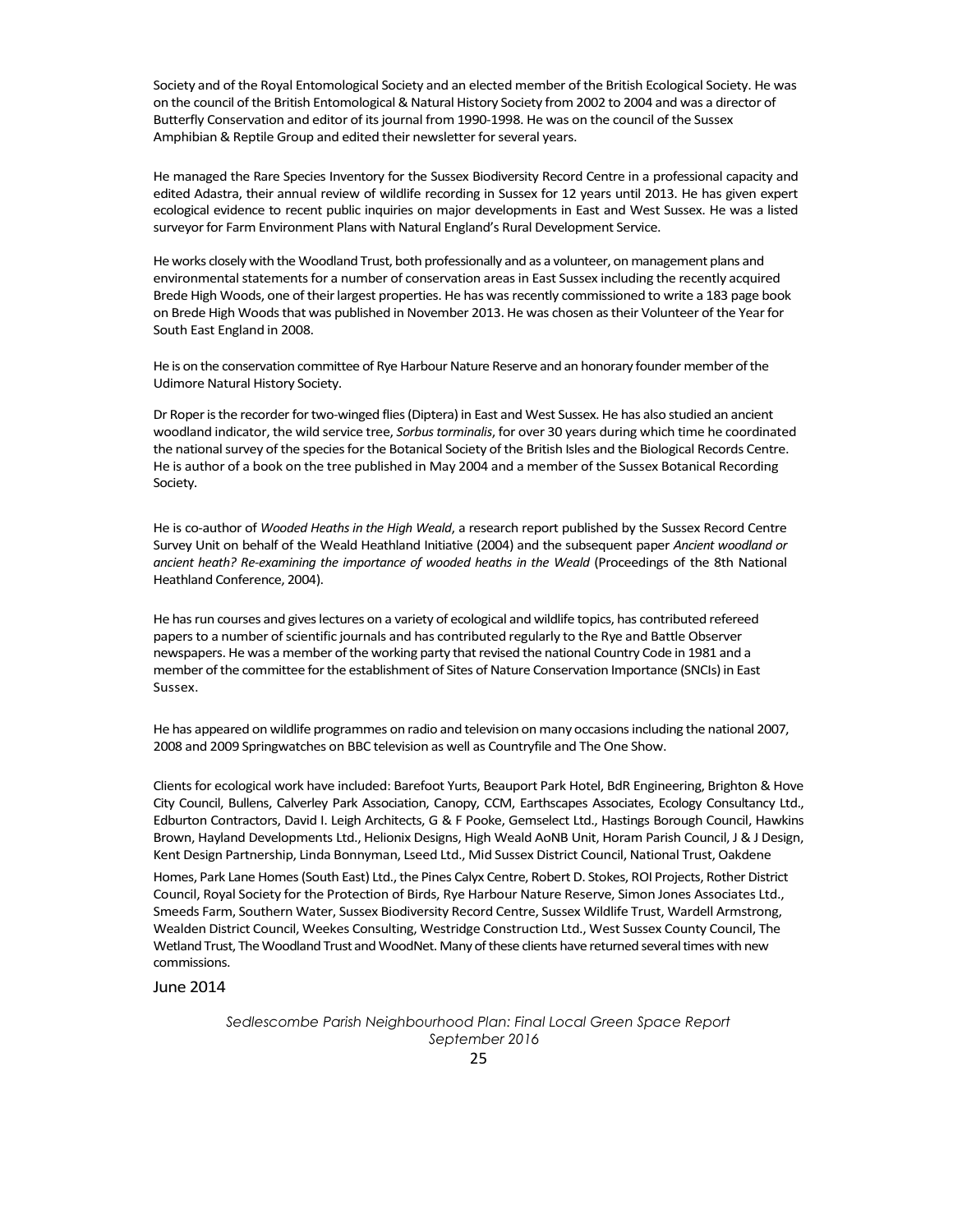#### Appendix C

#### Extract from Sedlescombe Examiner's Report January 2015 of the withdrawn SNP

#### Policy 7: Local Green Space

Policy 7 seeks to designate two Local Green Spaces, Red Barn Field and Street Farm.

The Framework enables local communities to identify, for special protection, green areas of particular importance to them. It states that

"By designating land as Local Green Space local communities will be able to rule out new development other than in very special circumstances." (para 76)

Local Green Space is a restrictive and significant policy designation. The Framework requires the managing of development within Local Green Space to be consistent with policy for Green Belts. Effectively, Local Green Spaces, once designated, provide protection that is comparable to that for Green Belt land.

The Framework is explicit in stating that

"The Local Green Space designation will not be appropriate for most green areas or open space." (para 77)

With consideration to the above, it is essential that, when designating Local Green Space, plan-makers can clearly demonstrate that the requirements for its designation are met. These requirements are that the green space is in reasonably close proximity to the community it serves; it is demonstrably special to a local community and holds a particular local significance (for example, because of its beauty, historic significance, recreational value, tranquillity or richness of its wildlife; and it is local in character and is not an extensive tract of land.

The designation of Red Barn Field is justified on the basis that it is in close proximity to the community, is local in character and is not an extensive tract of land. It is considered to be demonstrably special to the local community and to hold a particular significance due in particular to its recreational value and role as a nature park and important wildlife habitat.

Having considered the evidence and visited the site, I agree with each of these justifications. Consequently, the designation of Red Barn Field has regard to the Framework and meets the basic conditions.

Street Farm is also held to be in close proximity to the community, to be local in character and not to comprise an extensive tract of land. Whilst I agree with the first two points, I find the latter point to be more contentious.

Street Farm is many times larger than Red Barn Field. It stretches across an area of open land which I consider can only be described as extensive. In observing Street Farm, I noted that several full size football pitches, with land around each of them, could easily fit within it.

22 Sedlescombe Examiner's Report

www.erimaxitd.com